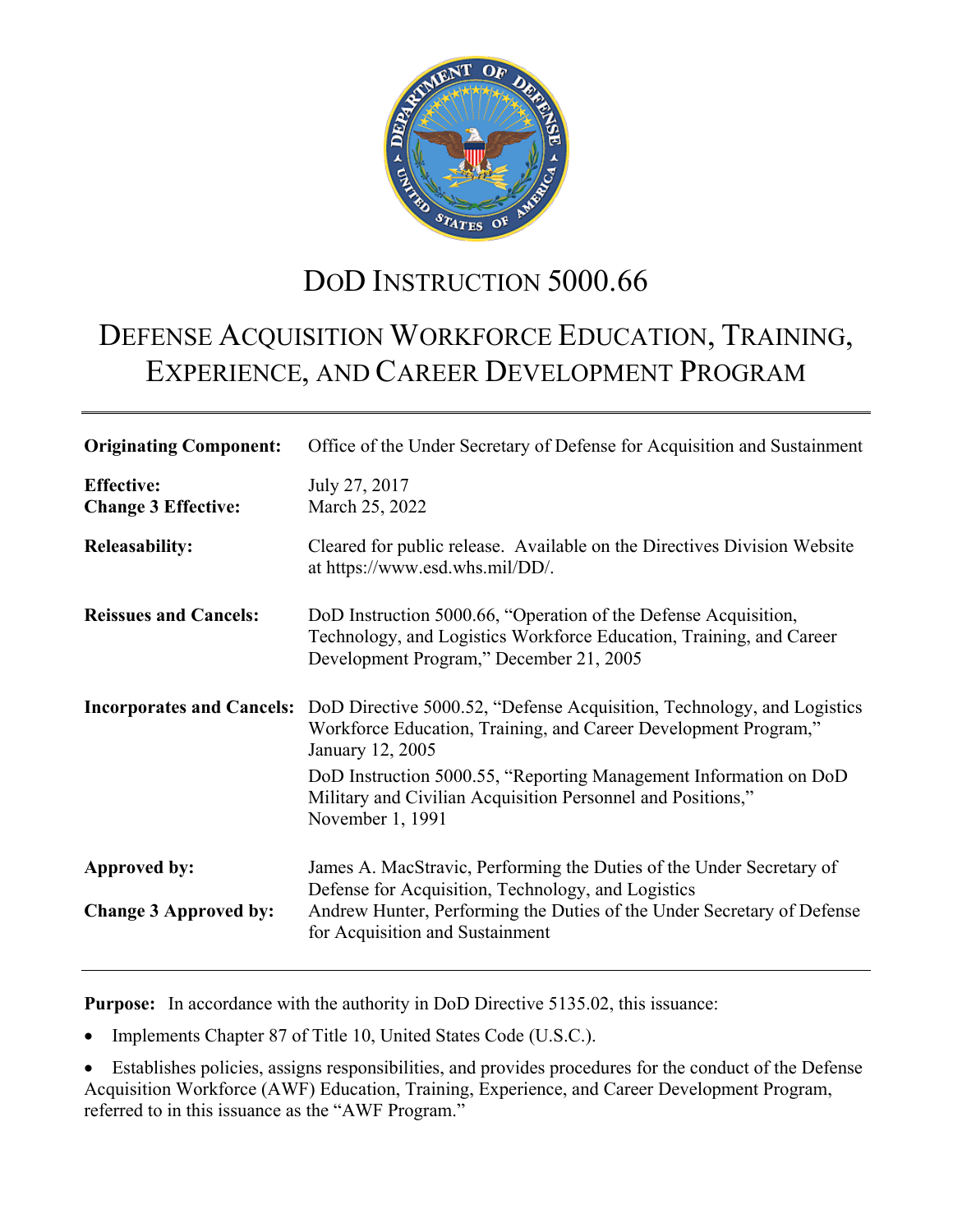• Integrates AWF strategic human capital management planning and budgeting efforts with AWF Program initiatives, as required by Chapter 87 of Title 10, U.S.C., and Volume 250 of DoD Instruction (DoDI) 1400.25.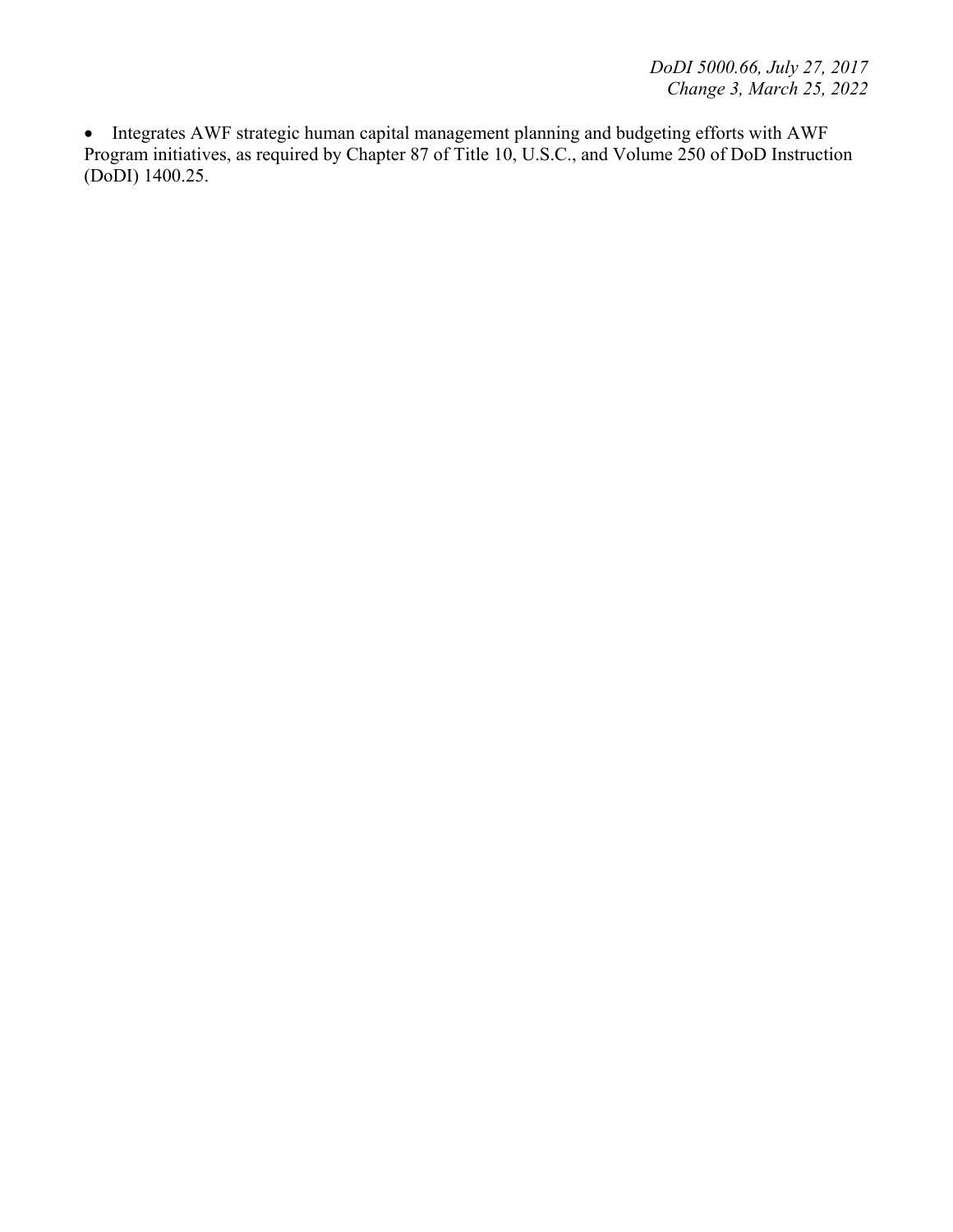## **TABLE OF CONTENTS**

| 2.1. Under Secretary of Defense for Acquisition and Sustainment (USD(A&S)) 6        |  |
|-------------------------------------------------------------------------------------|--|
|                                                                                     |  |
|                                                                                     |  |
| 2.4. Under Secretary of Defense for Personnel and Readiness (USD(P&R)).  7          |  |
| 2.5 Under Secretary of Defense (Comptroller)/Chief Financial Officer, Department of |  |
|                                                                                     |  |
|                                                                                     |  |
|                                                                                     |  |
|                                                                                     |  |
|                                                                                     |  |
|                                                                                     |  |
|                                                                                     |  |
|                                                                                     |  |
|                                                                                     |  |
| 3.5. Service Acquisition Executives (SAEs) of the Military Departments 14           |  |
|                                                                                     |  |
|                                                                                     |  |
|                                                                                     |  |
|                                                                                     |  |
| SECTION 4: TYPES OF DEFENSE ACQUISITION POSITIONS, POSITION REQUIREMENTS, AND       |  |
|                                                                                     |  |
|                                                                                     |  |
|                                                                                     |  |
|                                                                                     |  |
|                                                                                     |  |
|                                                                                     |  |
|                                                                                     |  |
|                                                                                     |  |
|                                                                                     |  |
|                                                                                     |  |
|                                                                                     |  |
|                                                                                     |  |
|                                                                                     |  |
|                                                                                     |  |
|                                                                                     |  |
|                                                                                     |  |
|                                                                                     |  |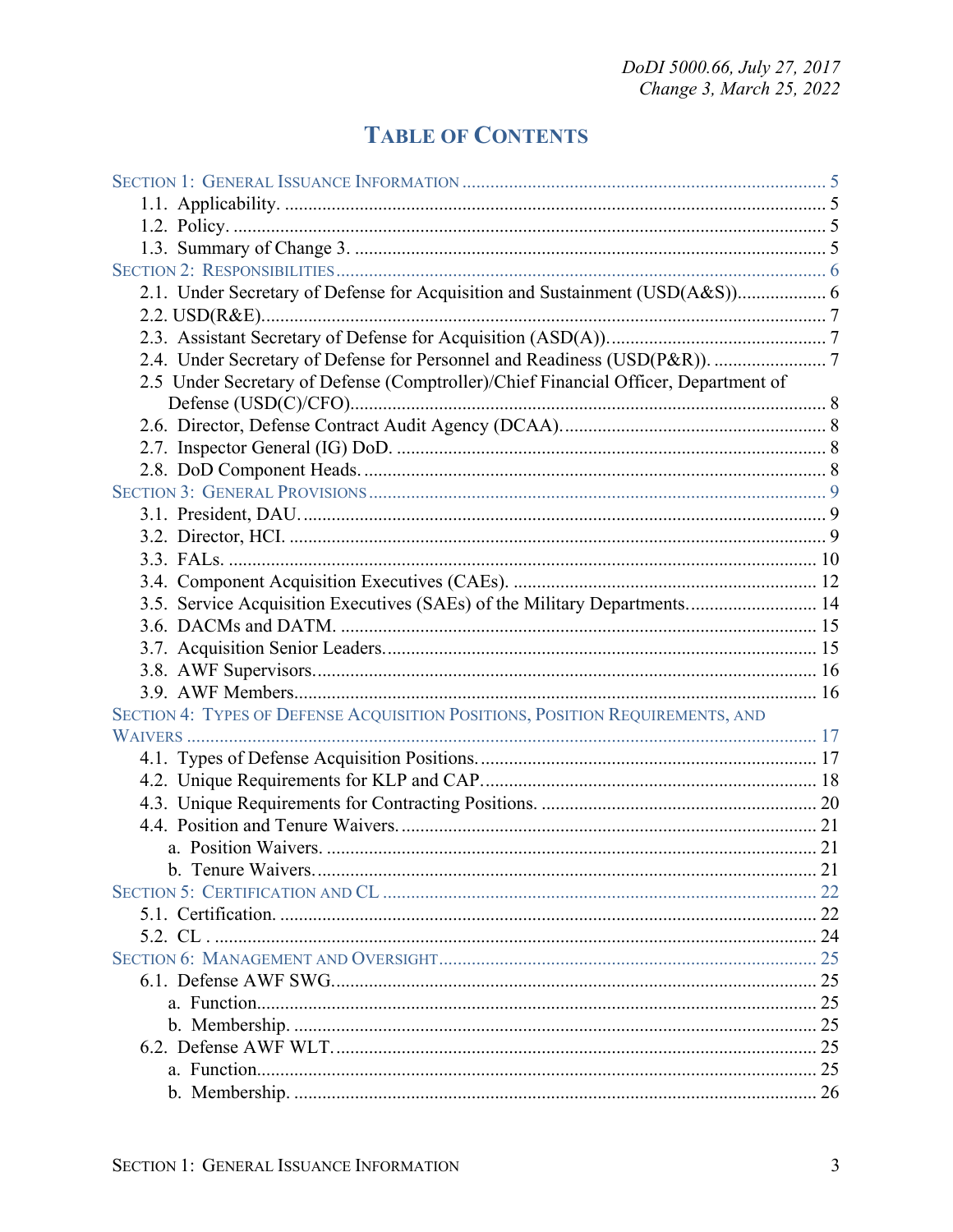DoDI 5000.66, July 27, 2017<br>Change 3, March 25, 2022

#### **TABLES**

| <b>FIGURES</b> |  |
|----------------|--|
|                |  |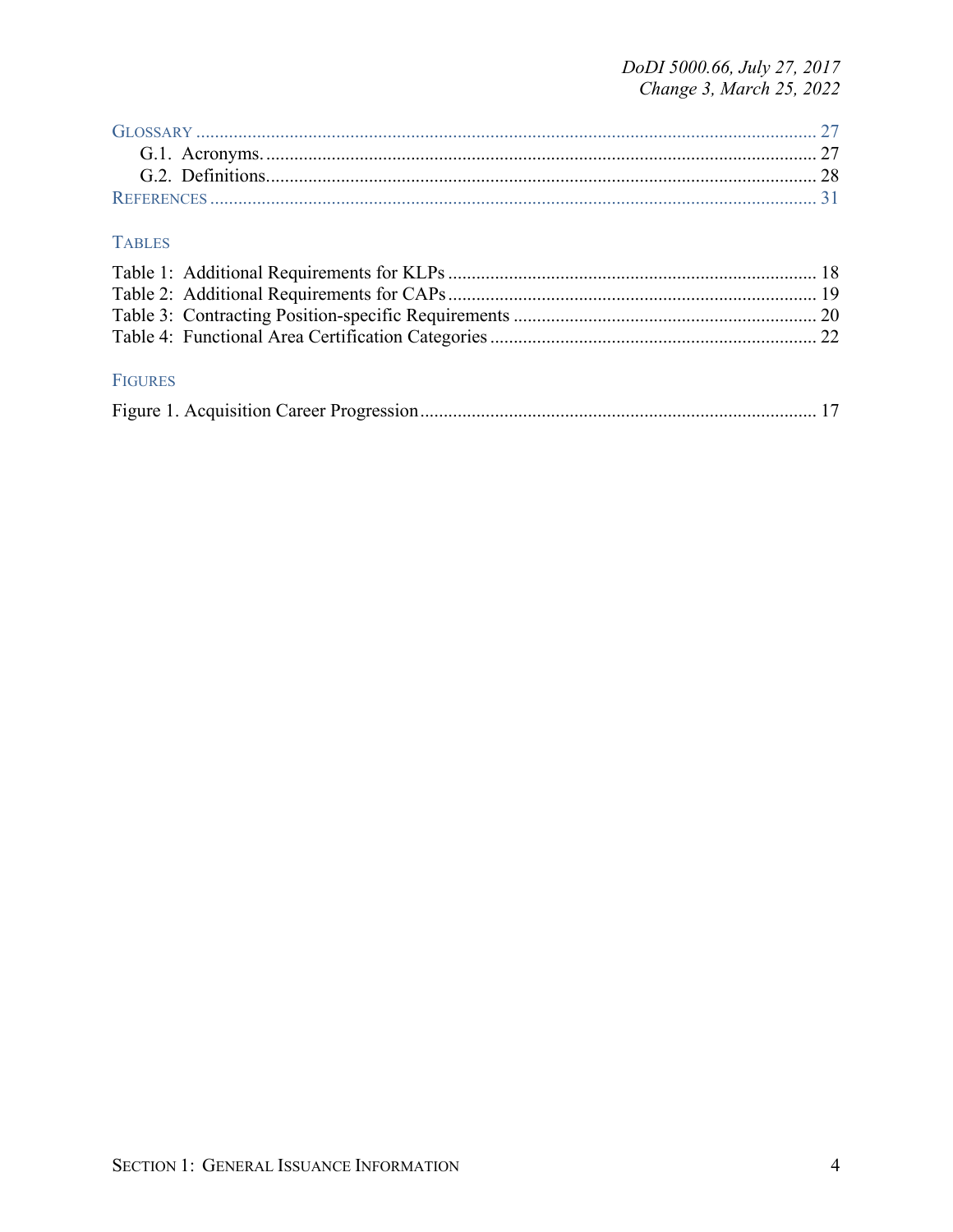### **SECTION 1: GENERAL ISSUANCE INFORMATION**

#### <span id="page-4-1"></span><span id="page-4-0"></span>**1.1. APPLICABILITY.** This issuance:

a. Applies to OSD, the Military Departments, the Office of the Chairman of the Joint Chiefs of Staff and the Joint Staff, the Combatant Commands, the Office of Inspector General of the Department of Defense (IG DoD), the Defense Agencies, DoD Field Activities, and all other organizational entities within DoD (referred to collectively in this issuance as the "DoD Components").

b. Does **not** apply to employees in non-acquisition designated positions, wage grade and clerical employees, foreign nationals, non-appropriated fund employees, political appointees, or non-DoD employees. However, for the purposes of contracting and purchasing training priority and associated funding, direct-hire foreign nationals employed in contracting and purchasing positions will be considered the same as AWF members in contracting and purchasing positions.

<span id="page-4-2"></span>**1.2. POLICY.** It is DoD policy that the AWF Program support a professional, agile, and highperforming military and civilian AWF that meets uniform eligibility criteria, makes smart business decisions, acts in an ethical manner, and delivers timely and affordable capabilities to the Warfighter. Nothing in this issuance should be construed as impinging upon the authorities or independence of the IG DoD, as provided by Title 5, U.S.C. Appendix, also known as the "Inspector General Act of 1978," as amended.

#### <span id="page-4-3"></span>**1.3. SUMMARY OF CHANGE 3.**This change:

a. Incorporates the disestablishment of the Office of the Under Secretary of Defense for Acquisition, Technology, and Logistics and the establishment of the Office of the Under Secretary of Defense for Research and Engineering in accordance with Section 901 of Public Law 114-328.

b. Implements the following statutory changes: repeal of the requirement to obtain 24 semester hours of business-related credit for contracting positions, repeal of the requirement to establish a Defense Acquisition Corps, and name change from Defense Acquisition Workforce Development Fund (DAWDF) to Defense Acquisition Workforce Development Account (DAWDA), in accordance with Sections 860, 861, and 1010, respectively, of Public Law 116-92.

c. Incorporates the guidance in the September 2, 2020 Under Secretary of Defense for Acquisition and Sustainment Memorandum.

d. Streamlines the issuance by moving procedural information to the Defense Acquisition Workforce Program Desk Guide, available at: https://www.hci.mil/policy.html.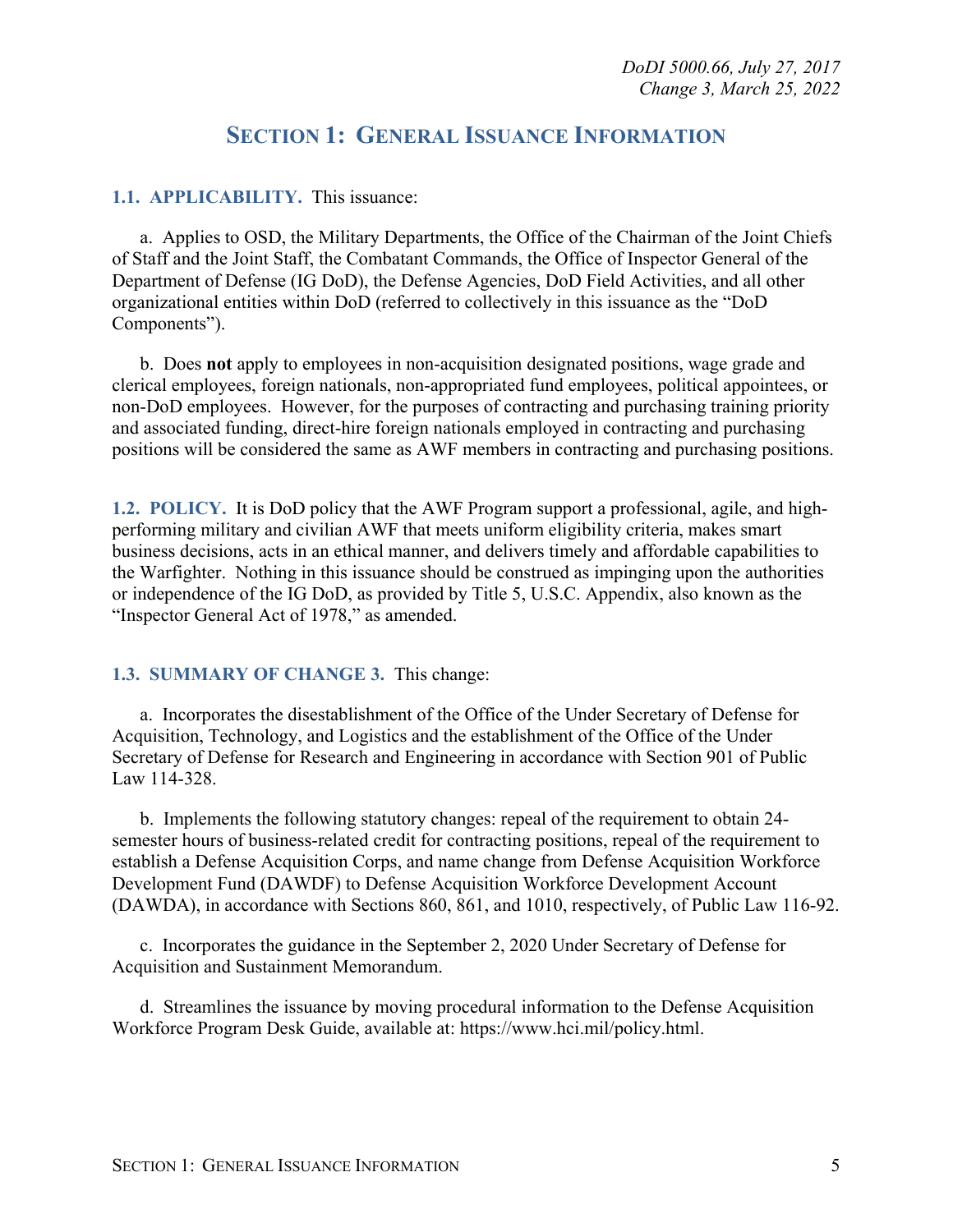### **SECTION 2: RESPONSIBILITIES**

<span id="page-5-1"></span><span id="page-5-0"></span>**2.1. UNDER SECRETARY OF DEFENSE FOR ACQUISITION AND SUSTAINMENT (USD(A&S)).** Subject to the authority, direction, and control of the Secretary of Defense, the USD(A&S):

a. Establishes accession, education, training, and experience requirements for each acquisition position category based on the level of complexity of each category's duties.

b. Carries out all powers, functions, and duties of the Secretary of Defense with respect to the AWF, in accordance with Section 1702 of Title 10, U.S.C.

c. Establishes a management oversight structure for strategic planning, governance, and execution of the AWF Program.

d. Establishes policies and procedures for effective management of persons serving in AWF positions.

e. Establishes and maintains an AWF management information system and data repository, in accordance with Section 1761 of Title 10, U.S.C., and applicable DoD policy.

f. Designates functional area leaders (FALs) with the responsibilities outlined in Paragraph 3.3. of this issuance to provide senior oversight to one or more defense acquisition functional and knowledge areas.

g. In coordination with the Under Secretary of Defense for Personnel and Readiness (USD(P&R)), implements applicable issuances and provides direction, policy, guidance, and oversight for operation of DoD Civilian AWF Personnel Demonstration Project (AcqDemo), in accordance with Section 1762 of Title 10, U.S.C. This includes approval of participating DoD sub-Component populations, design modifications, and assessments of the project's effectiveness in creating enhanced DoD acquisition outcomes through improved personnel policy and procedures.

h. In coordination with the Under Secretary of Defense for Research and Engineering (USD(R&E)), addresses technical workforce priorities and integration into workforce management.

i*.* In coordination with the DoD Chief Information Officer, ensures that cybersecurity responsibilities are integrated into processes for DoD acquisition programs, including research and development, in accordance with DoD Instruction (DoDI) 8500.01.

j*.* Chairs the Senior Workforce Group (SWG) designates the Deputy Under Secretary (A&S) as the Chair of the Workforce Leadership Team (WLT).

k. Provides direction, oversight, budgeting of central resources, and evaluation of the AWF Program*,* including*:*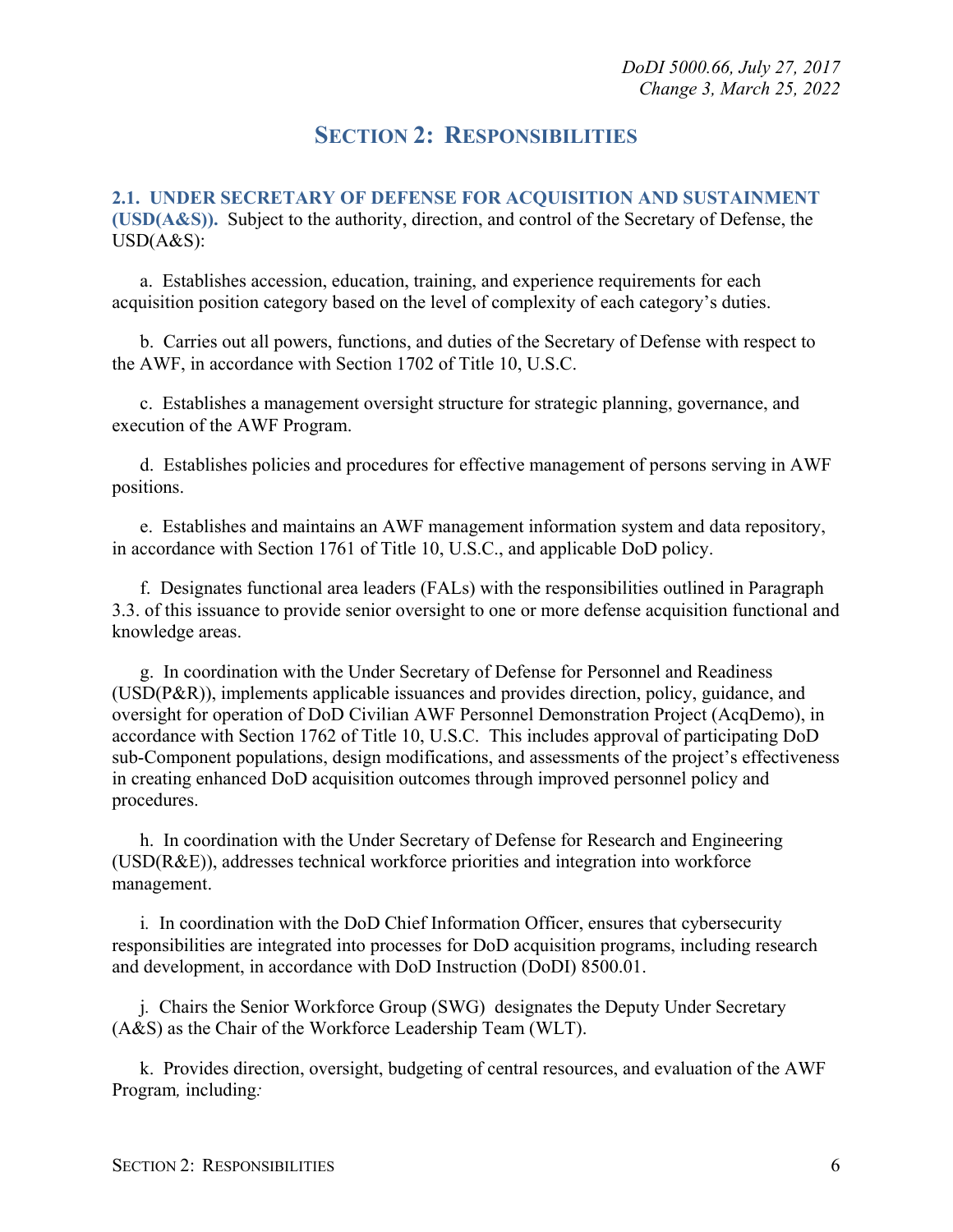(1) The DAWDA, as described in Section 1705 of Title 10, U.S.C.

(2) The Acquisition Demonstration Project (AcqDemo), as described in Section 1762 of Title 10, U.S.C*.* 

l*.* Selects the President, Defense Acquisition University (DAU), in accordance with DoDI 5000.57.

m. Selects the Director, Human Capital Initiatives (HCI).

#### <span id="page-6-0"></span>**2.2. USD(R&E).**

The USD(R&E), consistent with DoDD 5137.02, serves as the FAL for the Engineering and Technical Management functional area and the Test and Evaluation functional area.

<span id="page-6-1"></span>**2.3. ASSISTANT SECRETARY OF DEFENSE FOR ACQUISITION (ASD(A)).** Under the authority, direction, and control of the USD(A&S), the ASD(A) oversees the DAU.

#### <span id="page-6-2"></span>**2.4. UNDER SECRETARY OF DEFENSE FOR PERSONNEL AND READINESS (USD(P&R)).** The USD(P&R):

a. Advises and collaborates with the USD(A&S) on the implementation of the AWF Program to ensure DoD Component compliance with applicable manpower and personnel management laws, regulations, and policies.

b. Supports the USD(A&S) in establishing and maintaining an AWF management information system and data repository, in accordance with Section 1761 of Title 10, U.S.C., and applicable DoD policy.

c. Advises on policy, guidance, oversight, and implementation of issuances for operation of the AcqDemo, including:

(1) Assistance with eligibility and processing criteria for approval of the DoD Component in its entirety or individual organizations and teams within DoD Component populations that the DoD Components nominate for participation in the AcqDemo.

(2) Review of proposed design modifications.

(3) Assessments of effectiveness of the project in creating enhanced DoD acquisition outcomes through improved personnel policy and procedures.

d. As appropriate, provides the DAU President and Director, HCI, with DoD-wide manpower, personnel, and workforce information that may be necessary for strategic planning and management of the AWF.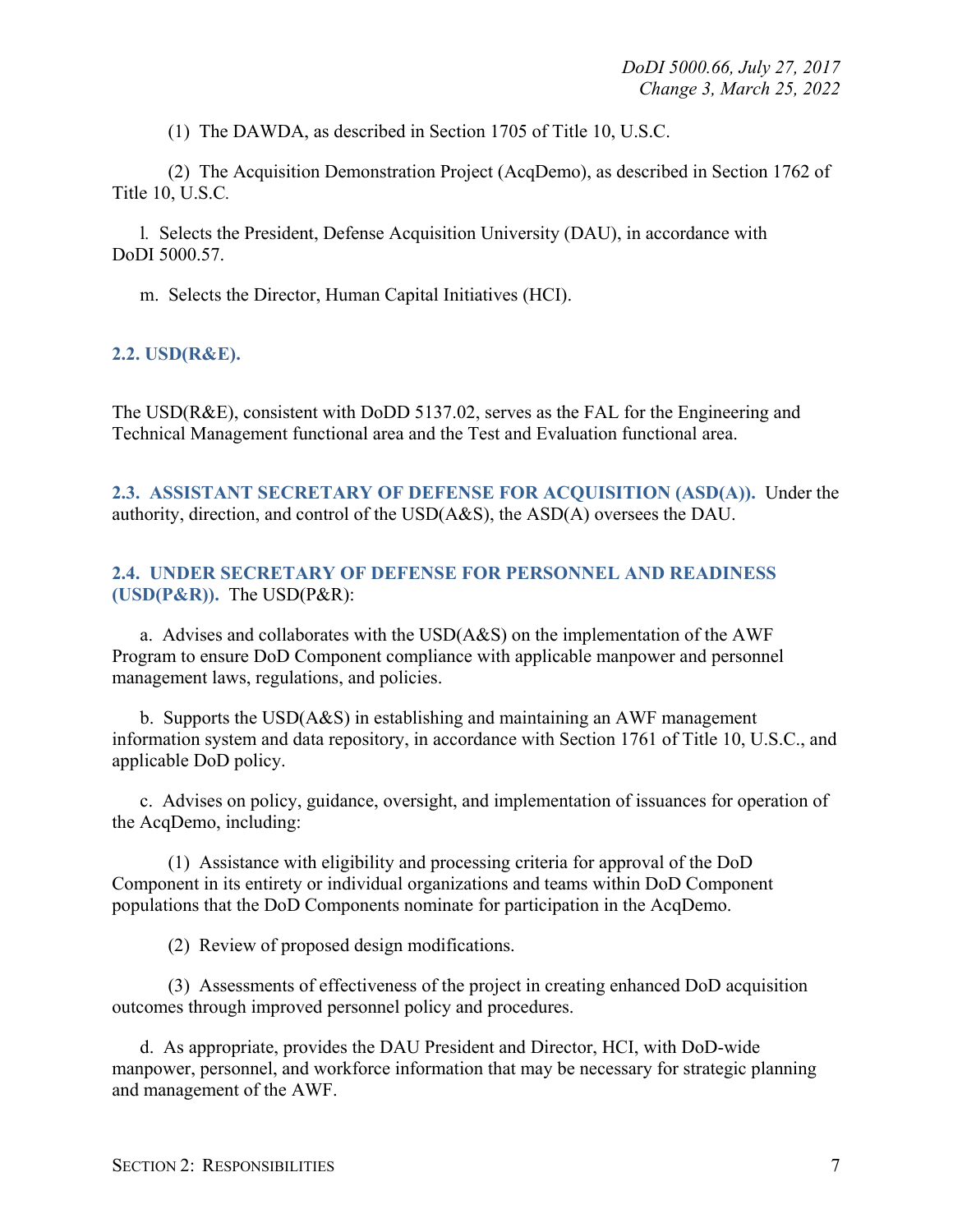#### <span id="page-7-0"></span>**2.5 UNDER SECRETARY OF DEFENSE (COMPTROLLER)/CHIEF FINANCIAL OFFICER, DEPARTMENT OF DEFENSE (USD(C)/CFO).** The USD(C)/CFO:

a. Supports USD(A&S) budget processes that provide for AWF management, education, and training.

b. Provides support for the administration and resourcing of the DAWDA.

<span id="page-7-1"></span>**2.6. DIRECTOR, DEFENSE CONTRACT AUDIT AGENCY (DCAA).** Under the authority, direction, and control of the USD(C)/CFO and in addition to the responsibilities in Paragraph 3.3., the Director, DCAA:

a. Serves as the FAL for the auditing functional area. Provides workforce management for DCAA personnel serving in acquisition positions.

b. Structures, directs, manages, resources, and executes all elements of the AWF Program as it pertains to contract auditors, consistent with this issuance and Chapter 87 of Title 10, U.S.C., including career and information management.

c. Designates AWF positions for the DCAA.

<span id="page-7-2"></span>**2.7. INSPECTOR GENERAL (IG) DOD.** The IG DoD, in addition to the responsibilities in Paragraph 3.3., designates AWF positions, as appropriate, for IG DoD personnel.

<span id="page-7-3"></span>**2.8. DOD COMPONENT HEADS.** The DoD Component heads oversee the AWF Program within their Components as uniformly as practicable and in accordance with each DoD Component's force management construct.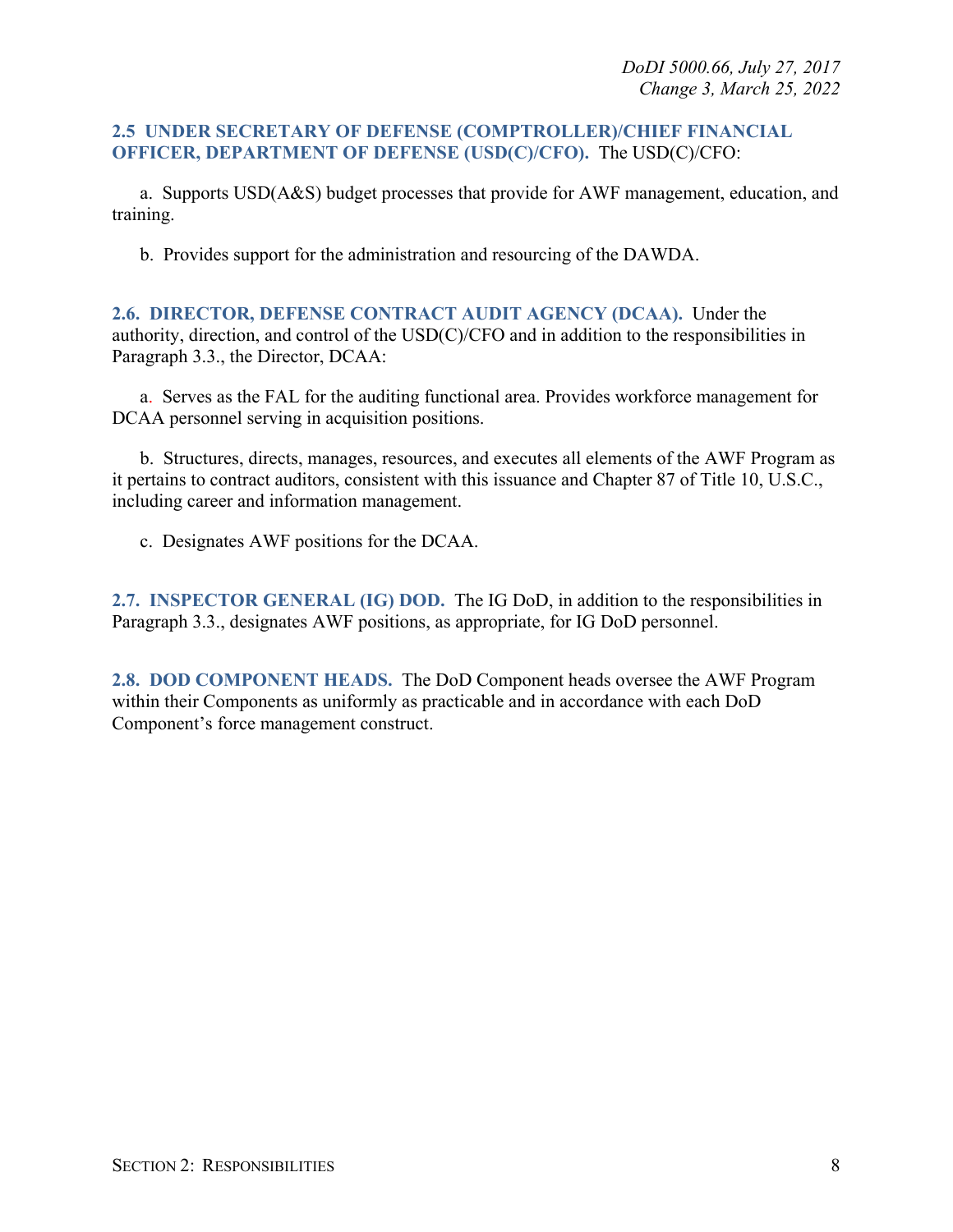### **SECTION 3: GENERAL PROVISIONS**

#### <span id="page-8-1"></span><span id="page-8-0"></span>**3.1. PRESIDENT, DAU.**

Under the authority, direction, and control of the USD(A&S), and through the ASD(A), the President, DAU:

a. Serves as the Chief Learning Officer of the DoD acquisition community by developing and delivering learning assets that address competencies identified by the FALs.

b. Provides direction and control of the Director, HCI.

c. In addition to the duties outlined in DoDI 5000.57, provides centralized functions described in Paragraph 3.6. of this issuance for the AWF outside the Military Departments as directed by the USD(A&S).

d. Maintains competency models in a repository.

<span id="page-8-2"></span>**3.2. DIRECTOR, HCI.** Under the authority, direction, and control of the President, DAU, Director, HCI:

a. Assists the USD(A&S), through the President, DAU, to carry out all statutory powers, functions, and duties of the Secretary of Defense with respect to the AWF, including all DoDwide AWF strategic planning, policy, and programs, as well as directing, overseeing, budgeting central resources of, and evaluating the AWF Program.

b. Leads efforts to ensure a coherent AWF strategy, integrated and effective execution of the AWF Program and, to the maximum extent practicable, uniform implementation of AWF policies and procedures throughout DoD.

c. Executes the responsibilities of Section 1705 of Title 10, U.S.C., and manages the DAWDA to support strategic planning, management, and execution of the fund. Provides annual guidance to the DoD Components for the allocation of DAWDA resources.

d. In coordination with the Office of the USD(P&R), executes the responsibilities of Section 1762 of Title 10, U.S.C., to include management of the AcqDemo personnel system, appointing the AcqDemo Program Manager (PM) and ensuring effective resourcing of, and operations executed by, the AcqDemo Program Office.

e*.* In coordination with the DoD Components and FALs, develops policies, processes, reporting, and procedural guidance to implement the AWF program*.*

(1)Oversees the development of reporting templates, position category descriptions and Functional Integration Teamcharter templates.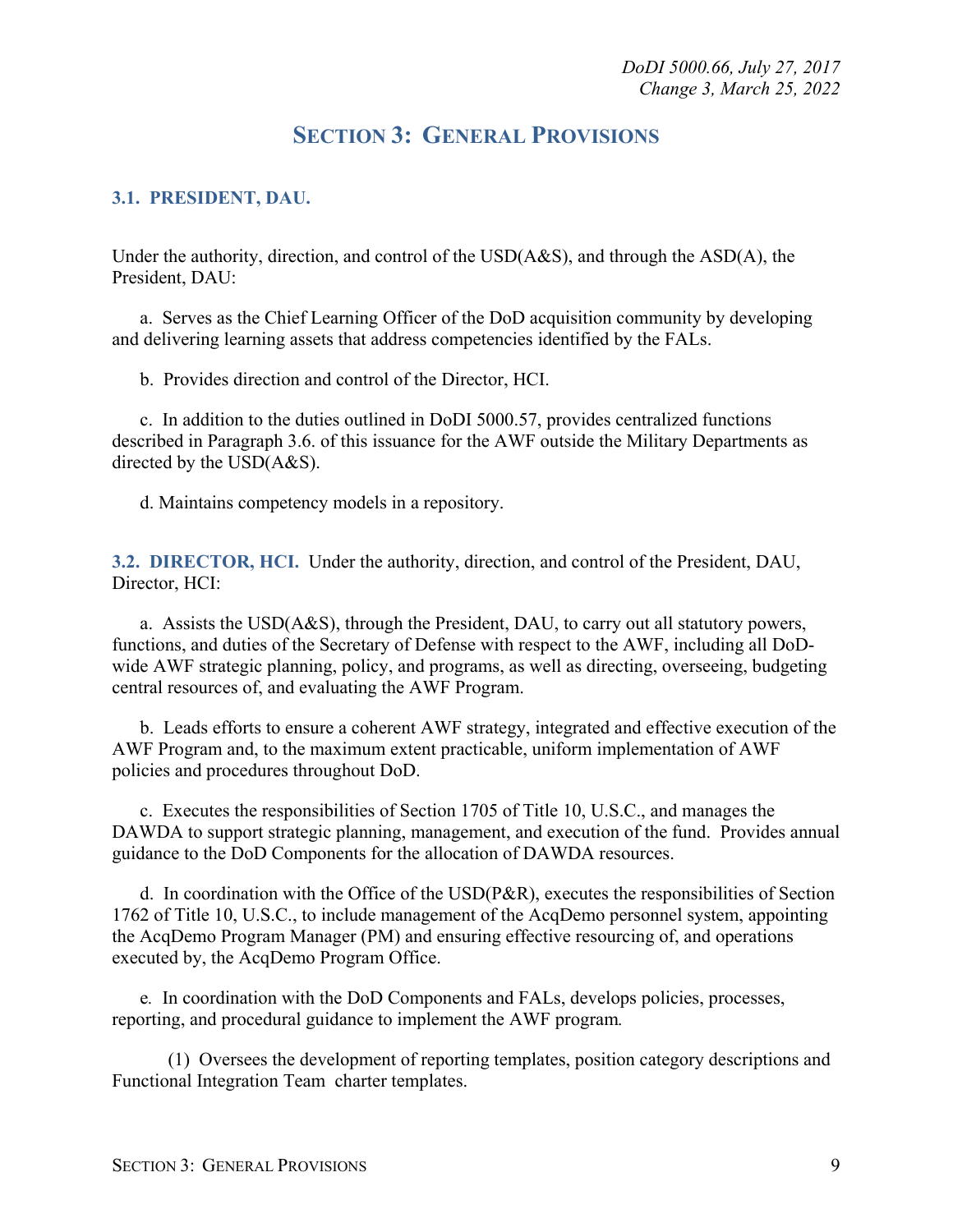(2)Develops, analyzes, and reports appropriate metrics on the AWF Program to the USD(A&S).

(3) Coordinates and oversees competency management of the acquisition functional areas as related to the acquisition workforce.

f. In coordination with the DoD Components and FALs, develops enterprise strategies and guidance to achieve the objectives of the AWF Program in support of recruitment, training, development, and retention of acquisition personnel.

g. Leads and oversees strategic human capital planning efforts within the acquisition

h. Provides guidance for the development of career models for civilian and military AWF personnel regarding education, training, experience, and assignments necessary for career progression.

i*.* Collaborates with other Federal agencies and the Federal Acquisition Institute to leverage best practices and other applicable resources, as needed, to work on acquisition interests that are common across the Federal Government.

j*.* Issues supplemental guidance to DoD Components on how to execute the AWF program and coordinates updates with the Directors for Acquisition Career Management (DACMs) and Director of Acquisition Talent Management (DATM), FALs, and others whom the guidance may affect. This guidance, located at https://www.hci.mil, includes:

(1) The Defense Acquisition Workforce Program Desk Guide, which outlines detailed procedures for the AWF Program. The WLT will formally coordinate changes to these procedures.

(2) The Defense AWF Data Reporting Standards Guide, which includes standardized definitions of data elements and procedures for providing data quarterly and as directed to the Director, HCI. The WLT will formally coordinate changes to these reporting requirements.

(a) The reporting requirements will not require DoD Component submission of classified reports.

(b) In cases where reports would contain classified information, DoD Components will maintain internal records and documentation consistent with applicable USD(A&S) issuances and certify recordkeeping compliance with the Director, HCI, on an annual basis.

#### <span id="page-9-0"></span>**3.3. FALS.** The FALs:

a. Serve as the subject matter lead for their respective functional area and senior proponent for relevant knowledge areas as assigned by the WLT chair.

b. Provide the USD(A&S) with functional advice and recommendations to support implementation of the AWF Program.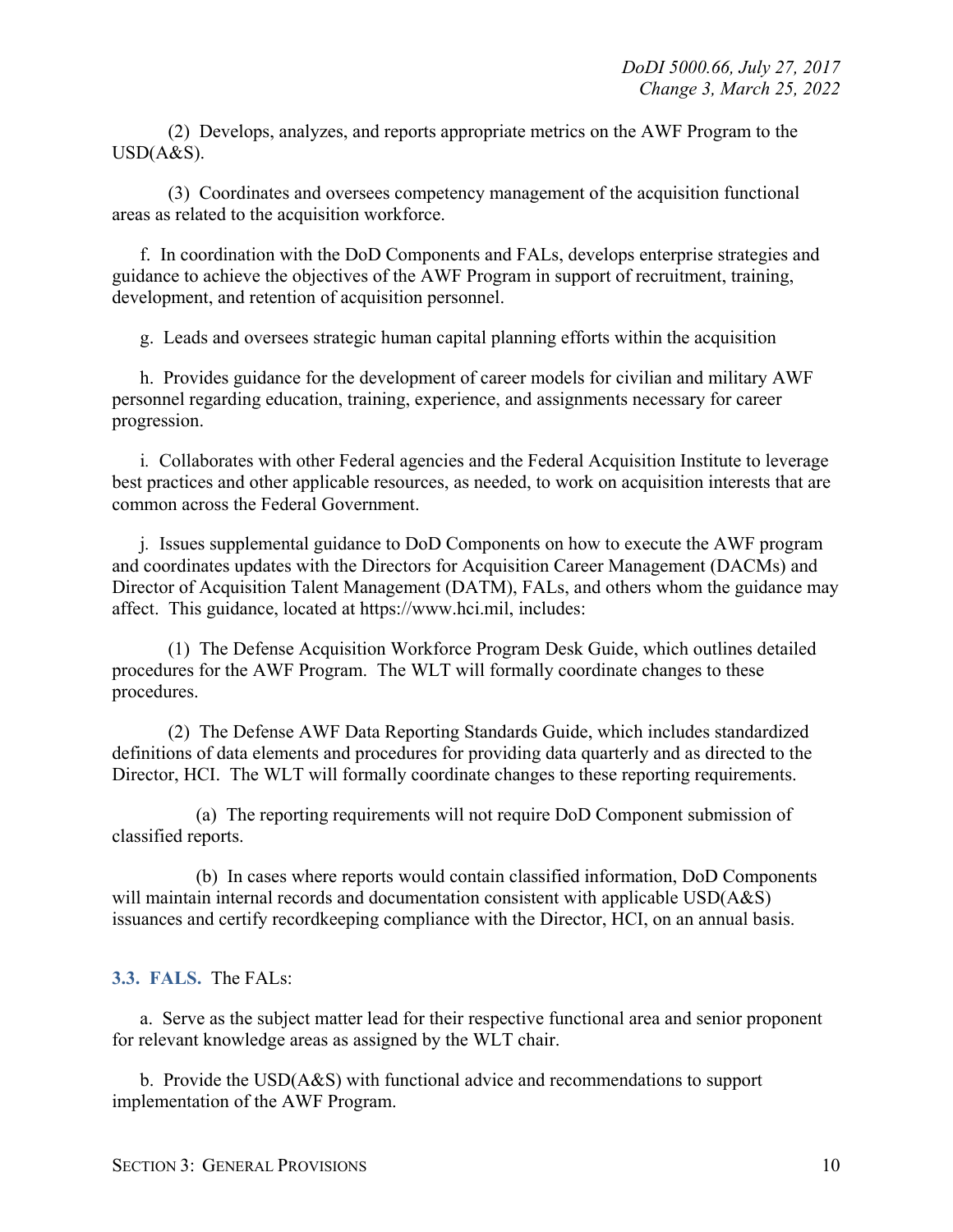c. Establish and maintain a competency model compliant with the framework outlined in the Defense Acquisition Workforce Program Desk Guide and Volume 250 of DoDI 1400.25.

(1) Validate the model to ensure it is reflective of the knowledge and skills required to be successful within the FALs' respective functional or knowledge areas, as appropriate.

(2) Coordinate with DAU President to appropriately define the knowledge, skills, and abilities (sub competencies) that comprise the competency models, including proficiency standards, learning objectives, and other talent management applications, as appropriate, in accordance with the 5-tiered DoD Competency Management Framework outlined in Volume 250 of DoDI 1400.25 and the Defense Acquisition Workforce Program Desk Guide.

d. Establish and maintain position category descriptions for acquisition functional areas, as appropriate. Annually review and validate that these descriptions are current and reflective of the primary duties associated with the functional areas.

e. Establish and maintain key leadership position (KLP) functional specific requirements and preferences for DoD Component use when selecting and assigning KLPs. Annually review and validate that functional specific requirements and preferences are current and reflective of the qualifications needed to successfully perform in KLP positions. Coordinate changes through the WLT, in accordance with Paragraph 3.3.f.(1) of this issuance.

f. Establish and oversee the certification (i.e., education, training, and experience) standards for the functional areas they represent. Articulate experience standards in terms of activities or types of experience reflective of the competencies and proficiency required for the category. In all cases, changes to certification standards and functional area requirements must be:

(1) Communicated through the WLT before implementation.

(2) Provided to DAU President at least 120 days before release of the next fiscal year (FY) training schedule to take effect at the start of a new FY, unless it makes fiscal and logical sense to deviate from this timetable. The FALs must coordinate exceptions through the WLT.

g. Coordinate with subject matter leads from knowledge areas and DAU to ensure training is available and maintained.

h. Establish and publish continuous learning (CL) activities, as needed, in order to ensure AWF currency within their respective functional areas, including relevant defense acquisition credentials, in accordance with DAU Directive 703, as applicable.

i*.* Annually certify that DAU course content and objectives to be implemented in the forthcoming FY are:

(1) Current, technically accurate, and consistent with DoD policy; or

(2) Satisfy efforts underway to align material with recent policy or regulatory changes.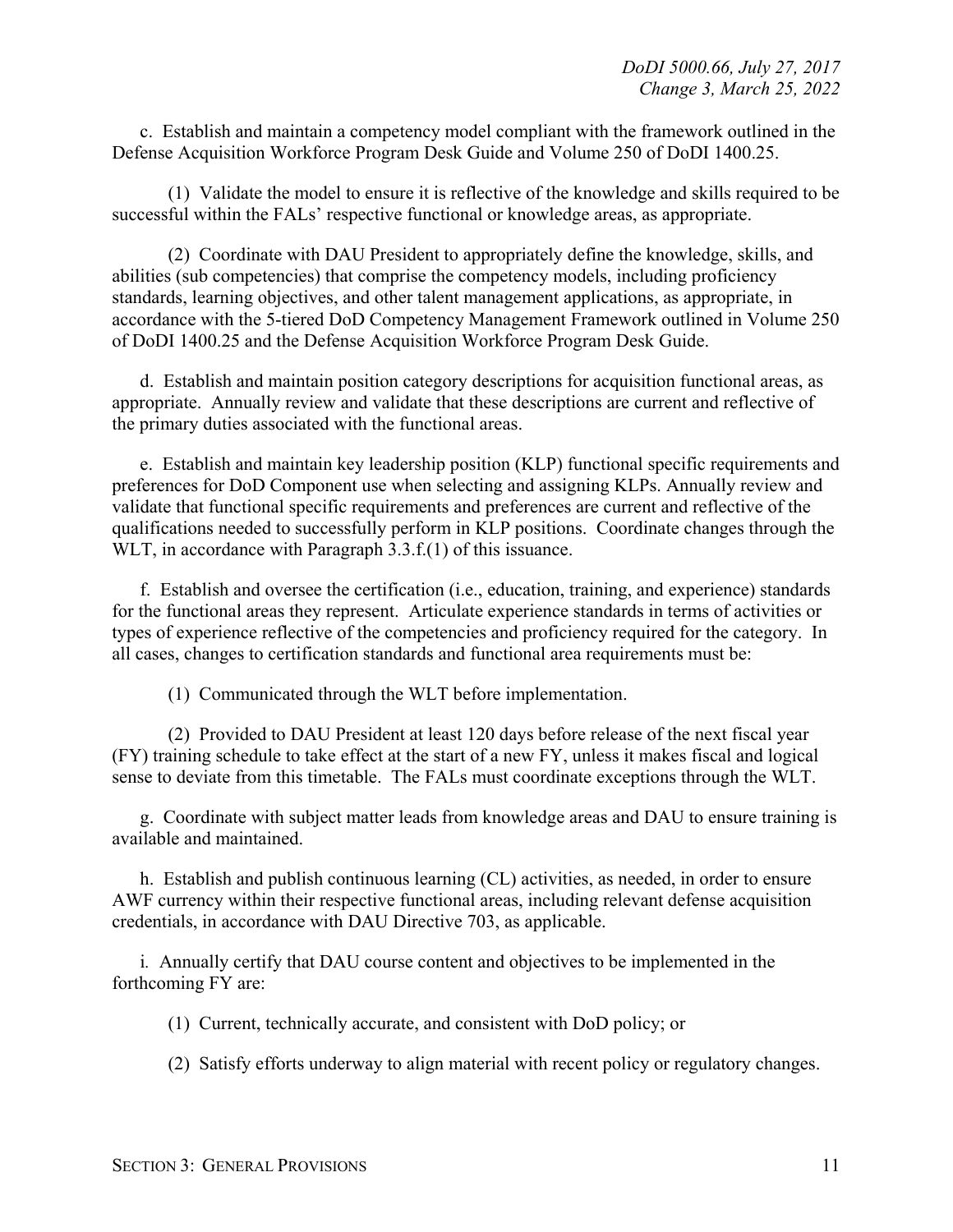j. Oversee workforce planning for their respective areas, in alignment with AWF strategic objectives and enterprise initiatives.

k. Charter and chair a Functional Integration Teamto provide support in the execution of these responsibilities and facilitate collaboration among stakeholders (including DAU and DoD Component functional and workforce management personnel) for workforce-related initiatives undertaken within their respective functional areas. FALs should use the common charter template, located at https://www.hci.mil, to guide format and contents of the specific functional charter.

l*.* Designate the Functional Area Executive Secretary to the WLT.

<span id="page-11-0"></span>**3.4. COMPONENT ACQUISITION EXECUTIVES (CAES).** Under the authority, direction, and control of the DoD Component heads, the CAEs:

a. Implement the AWF Program within their DoD Components as uniformly as practicable and in accordance with each Component's force management construct.

b. Designate AWF positions, including KLPs and critical acquisition positions (CAPs), to establish an appropriately-sized, requirements-based, and properly-skilled AWF comprised of DoD civilian and military members.

c. Establish requirements for AWF positions that support AWF Program goals for stability, accountability, and success. This includes:

(1) Assigning an acquisition functional area (position category), certification category, position criticality, and special assignment type for each AWF position, as described in Paragraph 4.1. of this issuance.

(2) Assigning additional position requirements in terms of assignment-specific education, training, or experience for each AWF position, when applicable.

d. Establish a selection process to ensure KLP candidates meet the requirements identified in Table 1 of Paragraph 4.2. of this issuance.

e. Provide AWF personnel with properly-phased education, training, and experience opportunities to ensure they are qualified to perform the requirements of their positions and to facilitate development and sustainment of a professional, agile, high-performing workforce. This includes experiential and on-the-job training opportunities.

f. Hold supervisors accountable for providing AWF personnel with opportunities to meet the requirements of their positions.

g. Integrate the education, training, and experience requirements of the AWF Program with the personnel policies and procedures of their respective DoD Components.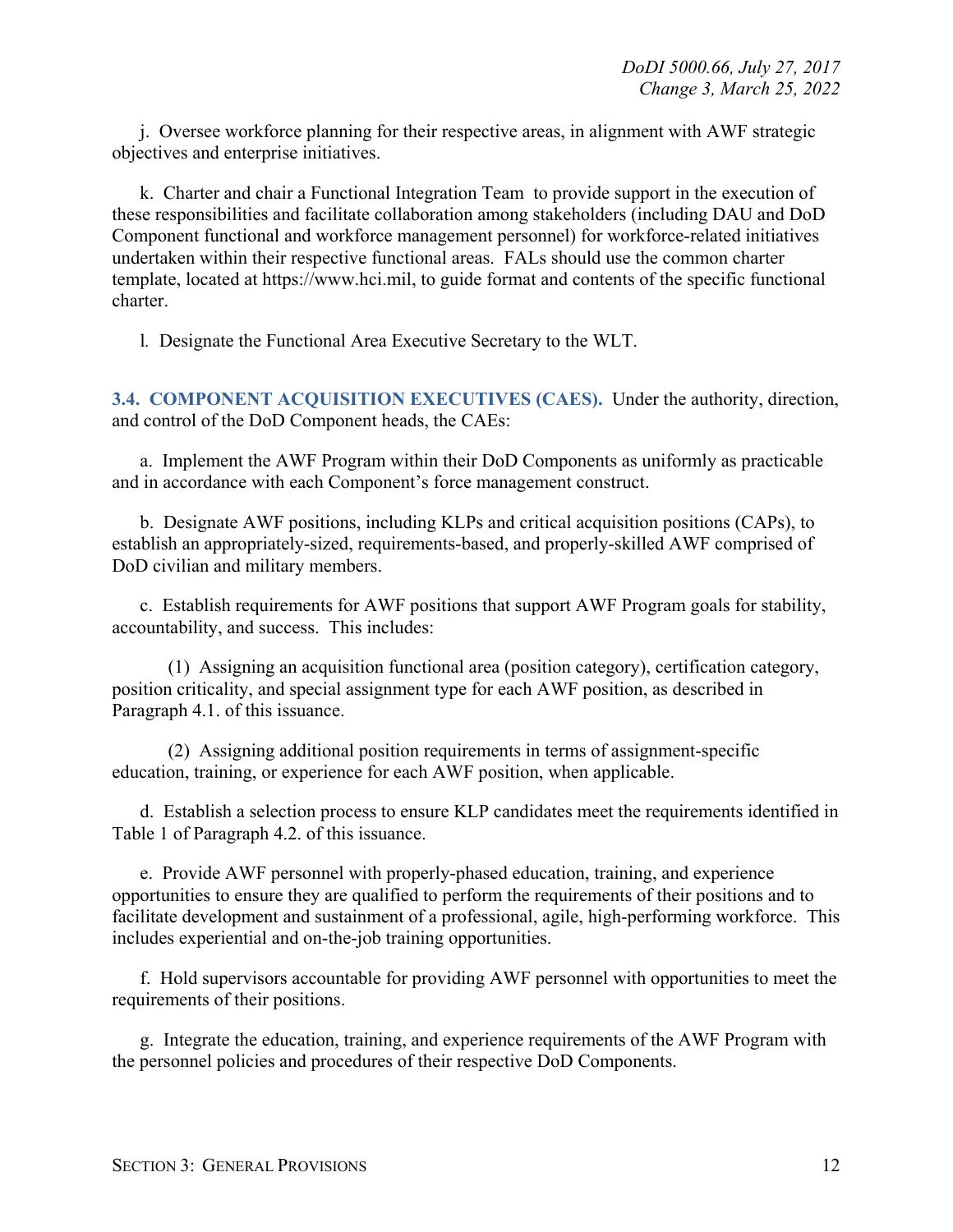h. Establish procedures for processing and reporting waivers in exceptional circumstances when AWF members do not meet the requirements of their positions or the terms of their tenure agreements.

i. Establish policies and processes to select the best-qualified persons for AWF positions and plan effective successions for those positions.

j. Coordinate with DoD Component budget-submitting offices and Director, HCI to allocate budget resources in support of the AWF Program. Provide strategic guidance and oversight for the DAWDA and other budgeted resources used to support the AWF Program.

k. Implement procedures that provide appropriate CL activities for their AWF members. Provide funding for DoD Component-sponsored CL activities. Ensure AWF compliance and take appropriate action for non-compliance. Report to Director, HCI annually, and as directed, the compliance rate for satisfying the CL requirement.

l. Provide AWF data quarterly and as required to the Director, HCI.

m. Provide to Director, HCI the DoD Component's human capital strategic planning information related to the acquisition workforce needed to meet functional community requirements of Volume 250 of DoDI 1400.25.

n. Identify AWF requirements in accordance with Volume 250 of DoDI 1400.25, DoD Directive 1100.4, DoDI 1100.22, and Chapter 19 of Volume 2B of DoD 7000.14-R.

o. Provide an opportunity for review and inclusion of any comments on any performance appraisal of a person serving in an acquisition position by a person serving in an acquisition position in the same acquisition functional area.

p. Ensure that at least first-level performance appraisals of contracting officers are performed by supervisors within the individual's contracting chain of command. The only exception will be the performance appraisal of the senior official in charge of contracting for the organization when this official is not the primary contracting officer for the command. This evaluation is performed by the CAE or designated senior leader.

q. Encourage positional, functional, and geographic mobility of the AWF at all levels within the career development framework. As deemed appropriate, establish mobility requirements to meet DoD Component workforce management and career development needs, and require AWF members to sign mobility agreements, in accordance with Chapter 87 of Title 10, U.S.C.

r. Provide contracting and purchasing training for direct-hire foreign nationals who are in contracting and purchasing positions. Priority and associated funding for the training will be the same as that provided to AWF members in the contracting functional area*.*

s. For the Military Departments, establish a sufficient number of billets coded as acquisition that are reserved for general and flag officers needed to ensure effective management of acquisition functions of DoD.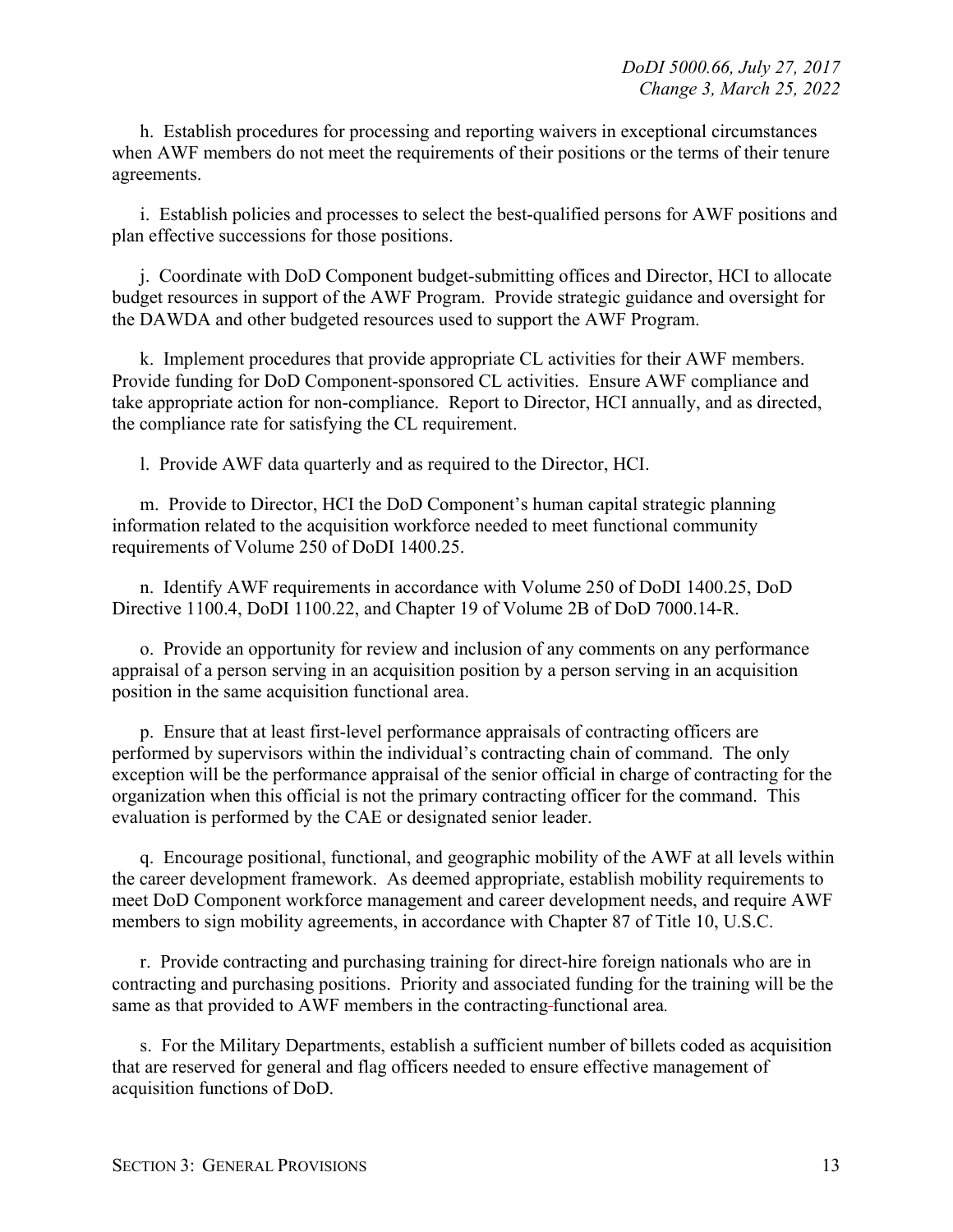t. For the Military Departments, establish command AWF positions, including acquisition billets reserved for general or flag officers, and ensure sufficient military billets are established at lower grades to provide viable career paths, so that members of the Armed Forces have opportunities for promotion and advancement in the acquisition field.

u. Develop strategies and policies to ensure AWF requirements are aligned with planned acquisition workload, documented in a common staffing framework, and communicated in the Program Objective Memorandum and the planning, programming, budgeting, and execution processes.

#### <span id="page-13-0"></span>**3.5. SERVICE ACQUISITION EXECUTIVES (SAES) OF THE MILITARY**

**DEPARTMENTS.** In addition to the responsibilities identified in Paragraph 3.4. of this issuance and subject to the authority, direction, and control of the Secretary of the Military Department concerned, the SAEs of the Military Departments:

a. Carry out all powers, functions, and duties of the Secretary concerned, with respect to the AWF within the Military Department. Help fully implement the policies of the Secretary of Defense established in accordance with this issuance in their respective Departments.

b. Ensure that no requirement or preference for a Service member is used when considering persons for AWF positions, unless specifically in accordance with Chapter 87 of Title 10, U.S.C., when a Service member is:

- (1) Required for that position by law.
- (2) Essential for the performance of duties of the position.
- (3) Necessary for another compelling reason, as identified by the SAE.

c. Establish an AWF management structure, in conjunction with the responsibilities outlined in Paragraph 3.6. of this issuance, that includes a DACM or DATM to serve as the principal advisor to the SAE on all matters pertaining to AWF education, training, and career development.

d. Ensure that the qualifications of acquisition commissioned officers at the grade of O-5 and above are such that those officers are expected, as a group, to be promoted at a rate not less than the rate for all line (or equivalent) officers in the same Military Department (both in the zone and below the zone) in the same grade. Provide metrics for military officer promotion rates by acquisition functional area to the USD(A&S) pursuant to DoDI 1320.04. This section is not applicable to Senior Military Acquisition Advisors.

e. Assign military officers to AWF positions in a manner that provides a balance between career-broadening experience and sufficient time in each position to ensure accountability, responsibility, and stability.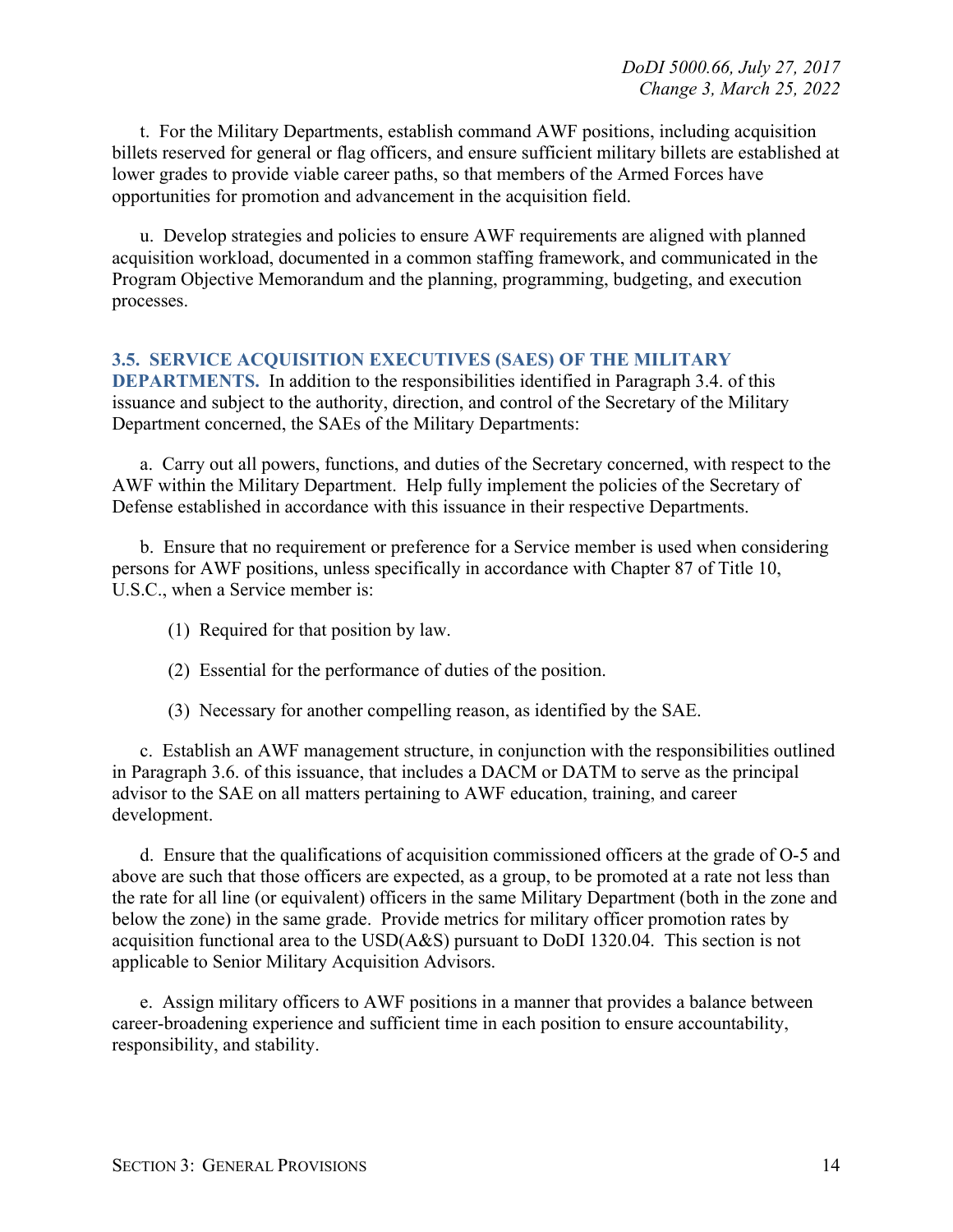<span id="page-14-0"></span>**3.6. DACMS AND DATM.** The Military Department DACMs and DATM and the 4th Estate DACM (in the case of the 4th Estate Defense Agencies and DoD Field Activities) serve as the principal advisors to their respective agencies on all matters pertaining to AWF education, training, experience, and career development. Unless otherwise specified by the CAEs, the DACMs and DATM:

a. Provide DoD Component policy guidance to AWF members on matters associated with the AWF Program.

b. Serve as the CAE's single point of contact for the implementation, execution, and oversight of the AWF Program.

c. In coordination with FALs:

(1) Implement acquisition management stewardship processes.

(2) Establish and participate in DoD Component and DoD forums (e.g., functional integration teams, boards, and working groups).

(3) Designate senior-level representatives to advise on matters that affect the education, training, career development, and overall management of the AWF.

d. Manage each DoD Component's DAWDA, as directed by the CAE.

e. Oversee the designation of AWF positions, including KLPs and CAPs, and associated waivers.

f. Establish a methodology to adjudicate non-AWF Position-coded experience applicable to acquisition-related competencies that an AWF member or potential member claims to hold.

g. Execute Fulfillment Program requirements.

h. Collaborate with OSD and other DoD Components to implement statutory requirements, participate in senior acquisition assignment slating panels, and advise the CAE on the acquisition credentials of individuals being considered for PMs of acquisition categories (ACATs) I and II and other senior acquisition assignments.

i. Manage acquisition career development programs and opportunities (e.g., DAU training registration and travel management, certification, CL, AWF tuition assistance, and centralized acquisition developmental programs).

j. Oversee the development and maintenance of DoD Component acquisition data systems to support workforce management, performance measures, and information requests consistent with the Defense Acquisition Workforce Data Reporting Standards Guide.

<span id="page-14-1"></span>**3.7. ACQUISITION SENIOR LEADERS.** Under the authority, direction, and control of their respective CAEs or SAEs, the acquisition senior leaders: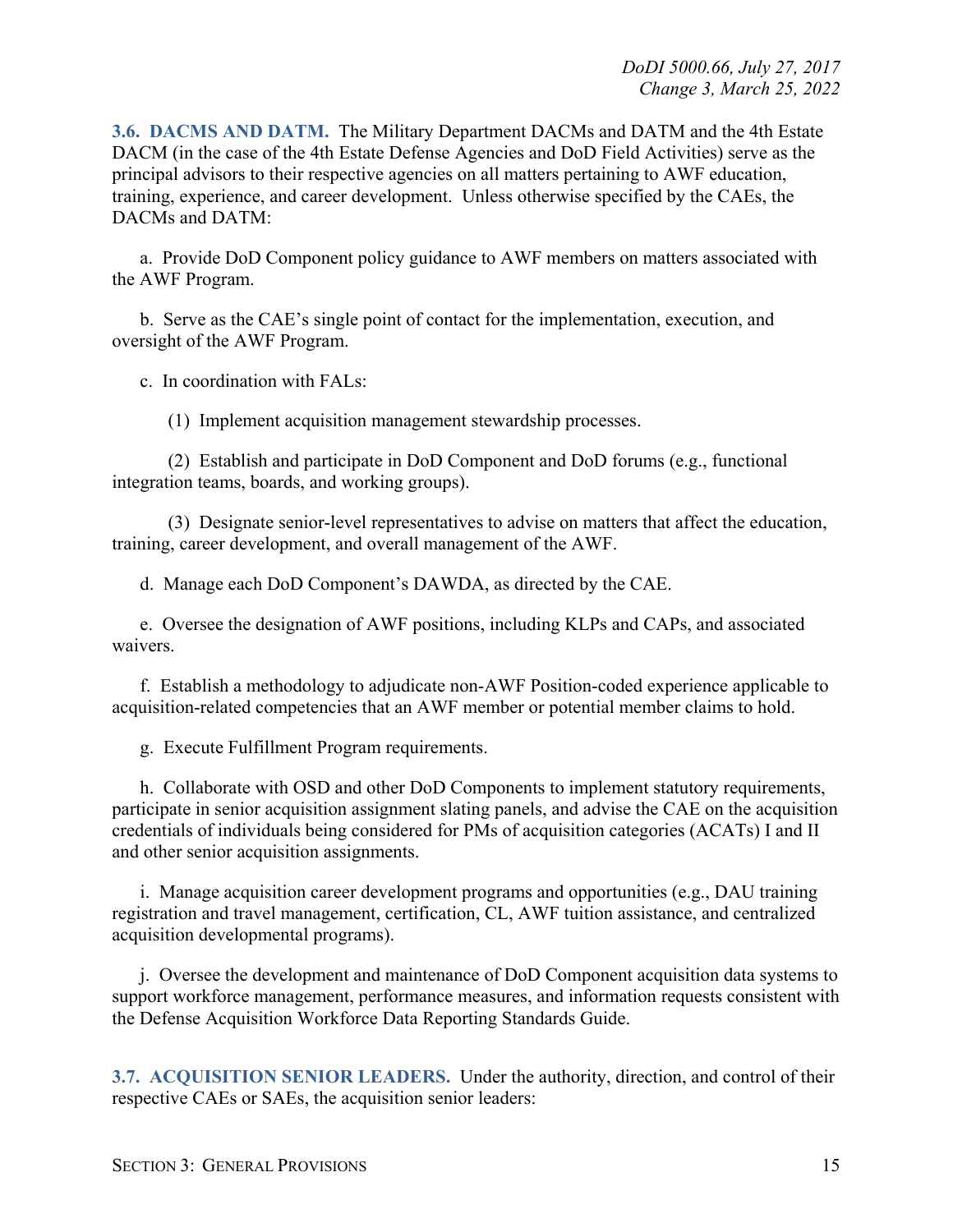a. Align their local strategic business plans with DoD Component guidance to communicate team and individual performance objectives to the AWF.

b. Determine how their resources can advance the acquisition mission and assign work to the AWF accordingly. This individual alignment at the beginning of performance rating cycles will ensure efforts are focused on achievement of the collective organizational goals already aligned with higher-level DoD Component and DoD goals.

<span id="page-15-0"></span>**3.8. AWF SUPERVISORS.** Under the authority, direction, and control of the acquisition senior leadership, the AWF supervisors:

a. Create and maintain a high level of excellence by providing AWF members training and developmental opportunities to meet the requirements of their positions within allowable timeframes.

b. Provide the link between DoD Component strategic business goals, aligned subordinate goals, and work assigned to employees. Performance planning will include documented communication with workforce members so they understand how performance objectives relate to organizational goals. AWF supervisors will use written or automated individual development plans to plan acquisition workforce development, review certification requirements, and determine how to meet CL requirements, per DoD Component guidance.

<span id="page-15-1"></span>**3.9. AWF MEMBERS.** AWF members must complete the necessary training and development requirements assigned in the development plans for their positions in order to perform required duties in a professional and competent manner.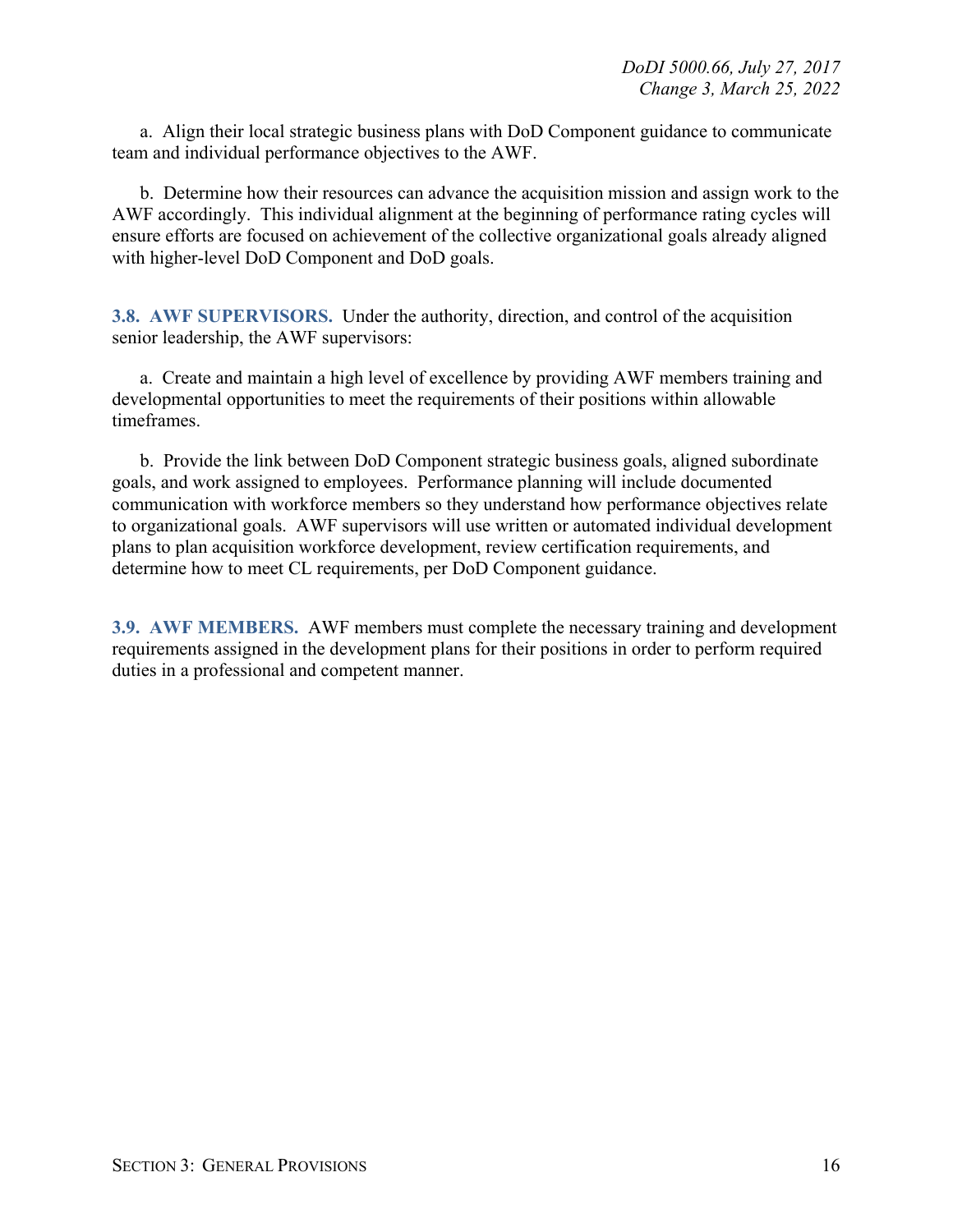## <span id="page-16-0"></span>**SECTION 4: TYPES OF DEFENSE ACQUISITION POSITIONS, POSITION REQUIREMENTS, AND WAIVERS**

#### <span id="page-16-1"></span>**4.1. TYPES OF DEFENSE ACQUISITION POSITIONS.**

a. The coding of civilian and military AWF position functional area designation forms the framework for implementing Chapter 87 of Title 10, U.S.C. Certain positions, such as contracting positions, are coded pursuant to statute; however, most require the judgment of DoD Components in applying the guidance in this section. Figure 1 identifies the basic framework for career progression of the AWF and clarifies the hierarchy between KLPs and CAPs.



#### **Figure 1. Acquisition Career Progression**

b. DoD AWF positions are positions that include acquisition functions, as defined in Chapter 87 of Title 10, U.S.C., as the predominant (i.e., greater than 50 percent) duty in a specific functional area. They do not include wage grade and clerical, indirect hire foreign national, non-appropriated fund, or political appointee positions.

c. Once a DoD Component head has designated a position as an AWF position, the incumbent must adhere to the implementing regulations and policies of Chapter 87 of Title 10, U.S.C., and meet the specific position requirements outlined in this section.

d. At a minimum, the DoD Component heads will code the following positions as AWF positions regardless of their organizational locations:

(1) Senior positions with significant acquisition-related duties who have direct influence on the success of acquisition programs governed by DoDI 5000.02T*.*

(2) Civilian Occupational Series 1102 positions and their military equivalents and contracting officers (regardless of function or series) as "Contracting."

SECTION 4: TYPES OF DEFENSE ACQUISITION POSITIONS, POSITION REQUIREMENTS, AND WAIVER POLICY and the set of the set of the set of the set of the set of the set of the set of the set of the set of the set of the set of the set of the set of the set of the set of the set of the set of the set of the set of th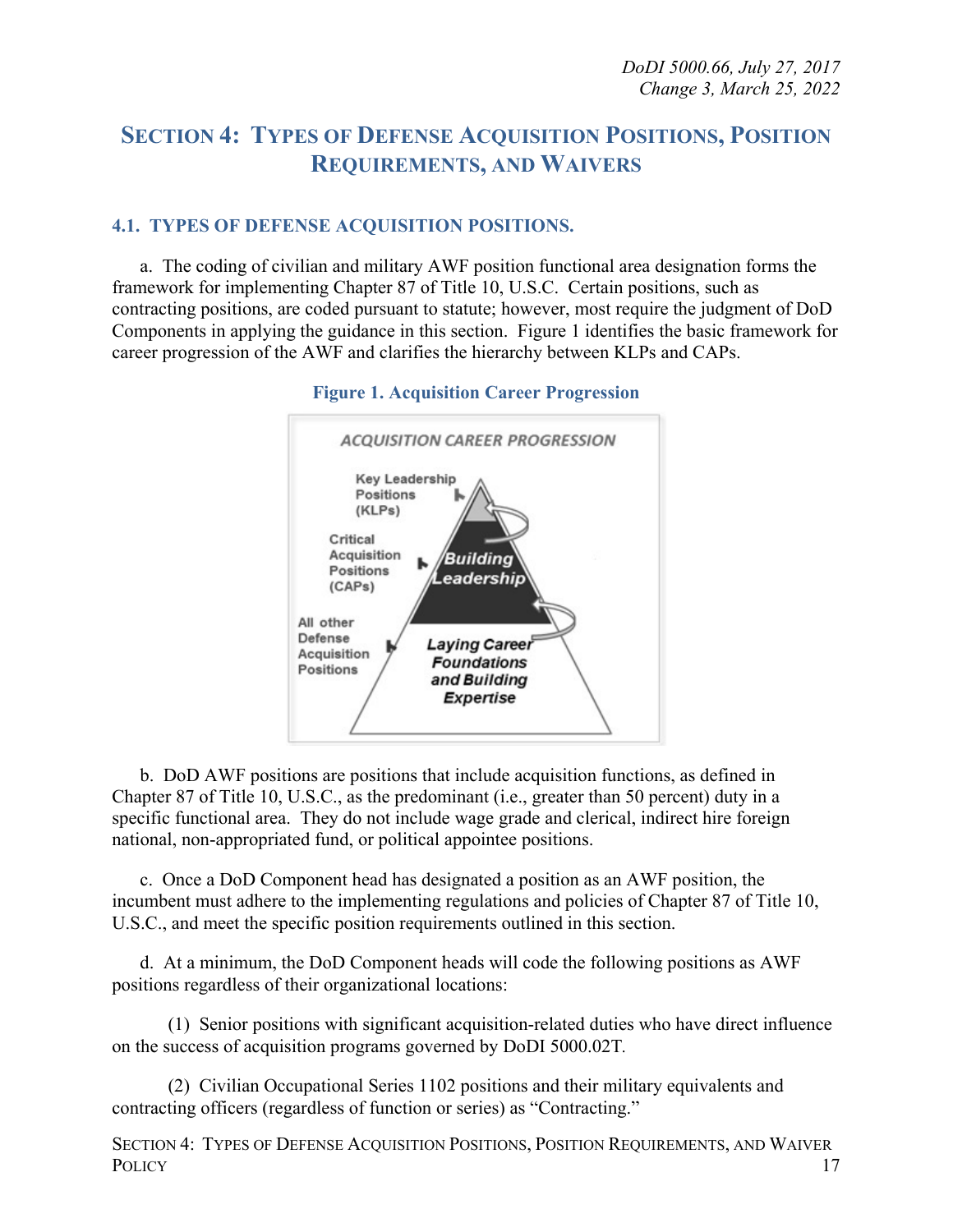e. The CAE designates KLPs which require special CAE attention and USD(A&S) oversight.

(1) Individuals in KLPs hold a significant level of authority, commensurate with their responsibilities and accountability for acquisition program success. They are key to the success of Major Defense Acquisition programs (MDAPs) in management and key functional roles of their respective ACAT program, and are held by personnel in the most demanding AWF positions.

(2) In accordance with Sections 2337(b) and 2337(c) of Title 10, U.S.C., CAEs must ensure product support managers (Program Lead Logistician) are designated and assigned within every ACAT I and II program. Product Support Managers in covered systems will be designated as KLP positions.

<span id="page-17-0"></span>**4.2. UNIQUE REQUIREMENTS FOR KLP AND CAP.** In addition to the certification standards and CL requirements applicable to all AWF positions, KLPs and CAPs have additional requirements that must be met before assignment, as specified in Table 1 (KLPs), Table 2 (CAPs), and the AWF Desk Guide.

| <b>POSITION</b>                                                                                                                                             | ADDITIONAL POSITION REQUIREMENTS                                                                                                                                                                                                                                                                                                                                                                                                                                                                                                 |
|-------------------------------------------------------------------------------------------------------------------------------------------------------------|----------------------------------------------------------------------------------------------------------------------------------------------------------------------------------------------------------------------------------------------------------------------------------------------------------------------------------------------------------------------------------------------------------------------------------------------------------------------------------------------------------------------------------|
| All KLPs<br>Note: KLPs for ACAT I programs<br>require 8 years of experience in<br>addition to the functional specific<br>requirements listed in this table. | • Highest category of certification in the applicable functional area (required upon<br>assignment<br>$\bullet$ Incumbent must execute a 3-year tenure agreement, except as tailored by the CAE<br>for KLPs or as identified below for ACAT I PMs and DPMs.<br>Note: DoD Components are encouraged to assess incumbents of these positions for rotational<br>opportunities to new assignments after completion of 5 years of service or, in the case of PM,<br>after completion of major program milestone, whichever is longer. |
| General Officer and Flag<br>Officers and Senior Executive<br>Service members.<br>(These may be a KLP or a CAP.)                                             | • 10 years acquisition experience in an AWF position, at least 4 years of which was<br>performed while assigned to a CAP.                                                                                                                                                                                                                                                                                                                                                                                                        |
| Program Executive Officers<br>(PEOs) & Deputy PEOs<br>$(DPEOs)$ .                                                                                           | • 10 years acquisition experience in an AWF position, at least 4 years of which was<br>performed while assigned to a CAP.<br>• Served as PM or DPM.<br>• Completed DAU Program Manager's Courses.*<br>• Tenure period: 3 years, or as tailored.<br>• Written tenure agreements are required to be assigned to this position.<br>• The CAE must consult with $USD(A&S)$ on PEO assignments. This requirement<br>cannot be waived.                                                                                                 |

**Table 1: Additional Requirements for KLPs**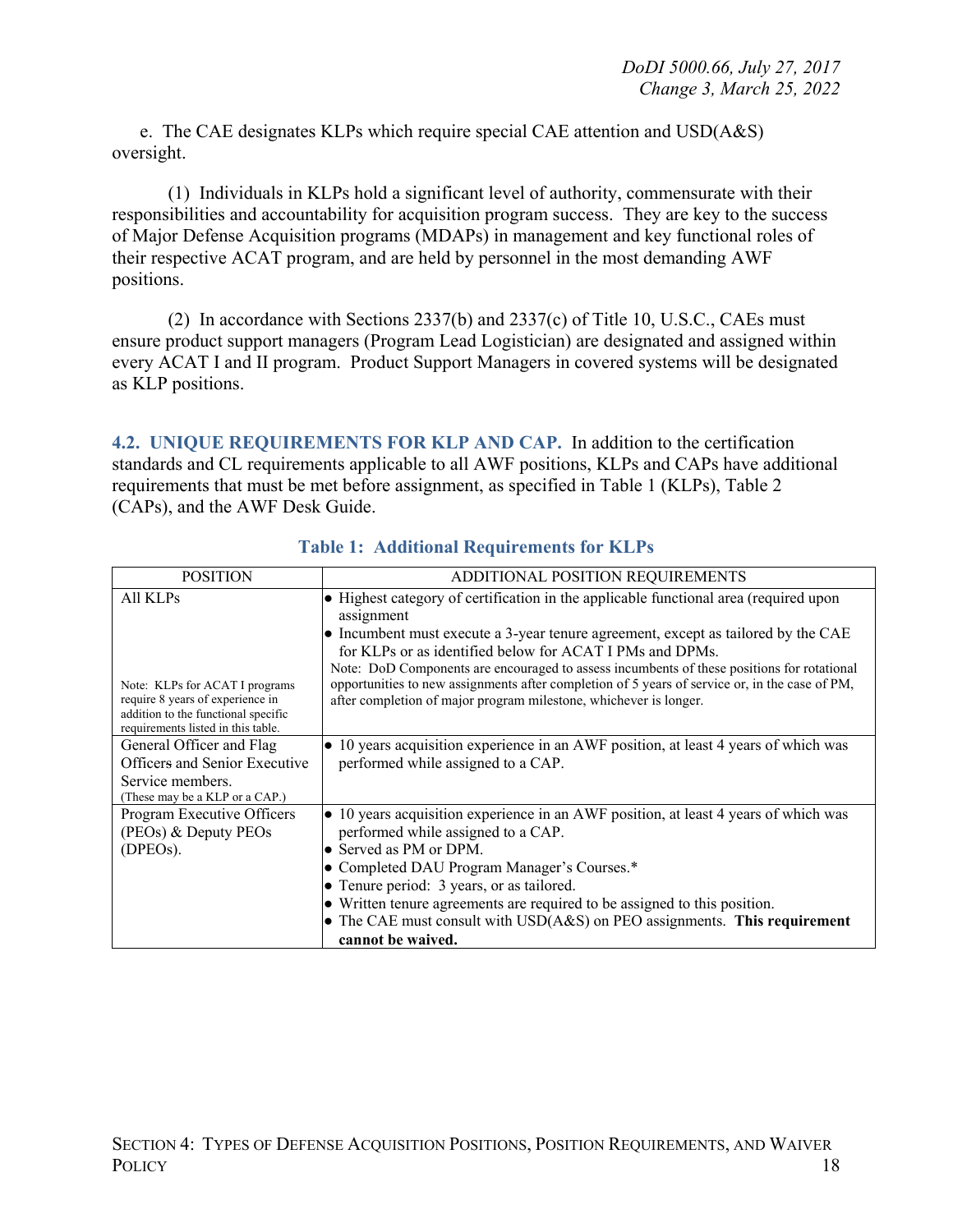| <b>POSITION</b>              | ADDITIONAL POSITION REQUIREMENTS                                                                                               |
|------------------------------|--------------------------------------------------------------------------------------------------------------------------------|
| PM for MDAPs (ACAT I).       | • 8 years acquisition experience, with at least 2 years in a program office or similar                                         |
|                              | organization.                                                                                                                  |
|                              | • Completed DAU Program Manager's Courses.*                                                                                    |
|                              | • Tenure period:                                                                                                               |
|                              | • Program Manager for an ACAT I program assigned before Milestone B will be<br>assigned at least through Milestone B approval. |
|                              | ACAT I Program Manager assigned immediately following Milestone B                                                              |
|                              | approval will be assigned until initial operational capability is achieved.                                                    |
|                              | • Program Managers outside of these periods will be assigned for at least 4 years                                              |
|                              | or until completion of the phase that occurs closest in time to 4-year tenure period.                                          |
|                              | • Written tenure agreements are required to be assigned to this position.                                                      |
|                              | • DoDI 5000.85 should be consulted for additional details regarding requirements for                                           |
|                              | this position.                                                                                                                 |
| DPM for MDAPs (ACAT I).      | • 8 years acquisition experience, with at least 2 years in a program office or similar                                         |
|                              | organization.                                                                                                                  |
|                              | • Completed DAU Program Manager's Courses.*                                                                                    |
|                              | • Tenure period: A minimum of 4 years or closest to next major milestone.                                                      |
|                              | • Written tenure agreements are required to be assigned to this position.                                                      |
| PM for Significant Non-major | • 8 years acquisition experience.                                                                                              |
| Programs (ACAT II).          | • Completed DAU Program Manager's Courses.*                                                                                    |
|                              | • Tenure period: A minimum of 3 years.                                                                                         |
|                              | • Written tenure agreements are required to be assigned to this position.                                                      |
| DPM for Significant Non-     | • 8 years acquisition experience.                                                                                              |
| major Programs (ACAT II).    | • Completed DAU Program Manager's Courses.*                                                                                    |
|                              | • Tenure period: A minimum of 3 years.                                                                                         |
|                              | • Written tenure agreements are required to be assigned to this position.                                                      |
|                              | * PMT 4010, the Program Manager's Course, and PMT 4020, the Executive Program Manager's Course, are required to be             |
|                              | completed within 6 months of assuming a Program Management KLP position. In advance of assuming the position would be          |
| preferred.                   |                                                                                                                                |

#### **Table 1: Additional Requirements for KLPs, Continued**

#### **Table 2: Additional Requirements for CAPs**

<span id="page-18-0"></span>

| <b>POSITION</b>                                                                                       | ADDITIONAL POSITION REQUIREMENTS                                                                                                                                                                                                                                                                                                                             |
|-------------------------------------------------------------------------------------------------------|--------------------------------------------------------------------------------------------------------------------------------------------------------------------------------------------------------------------------------------------------------------------------------------------------------------------------------------------------------------|
| All CAPs.                                                                                             | $\bullet$ Highest category of certification in the applicable functional area, except for<br>Program Management, which requires Practitioner or higher category certification.<br>• Incumbent must execute 3-year tenure agreement, except as tailored by the CAE<br>• GS-14 or equivalent/O-5 level or above<br>$\bullet$ 4 years of acquisition experience |
| General and Flag Officers and<br>Senior Executive Service<br>members.<br>(These may be a KLP or CAP). | $\bullet$ 10 years acquisition experience in an AWF position, at least 4 years of which was<br>performed while assigned to a CAP.                                                                                                                                                                                                                            |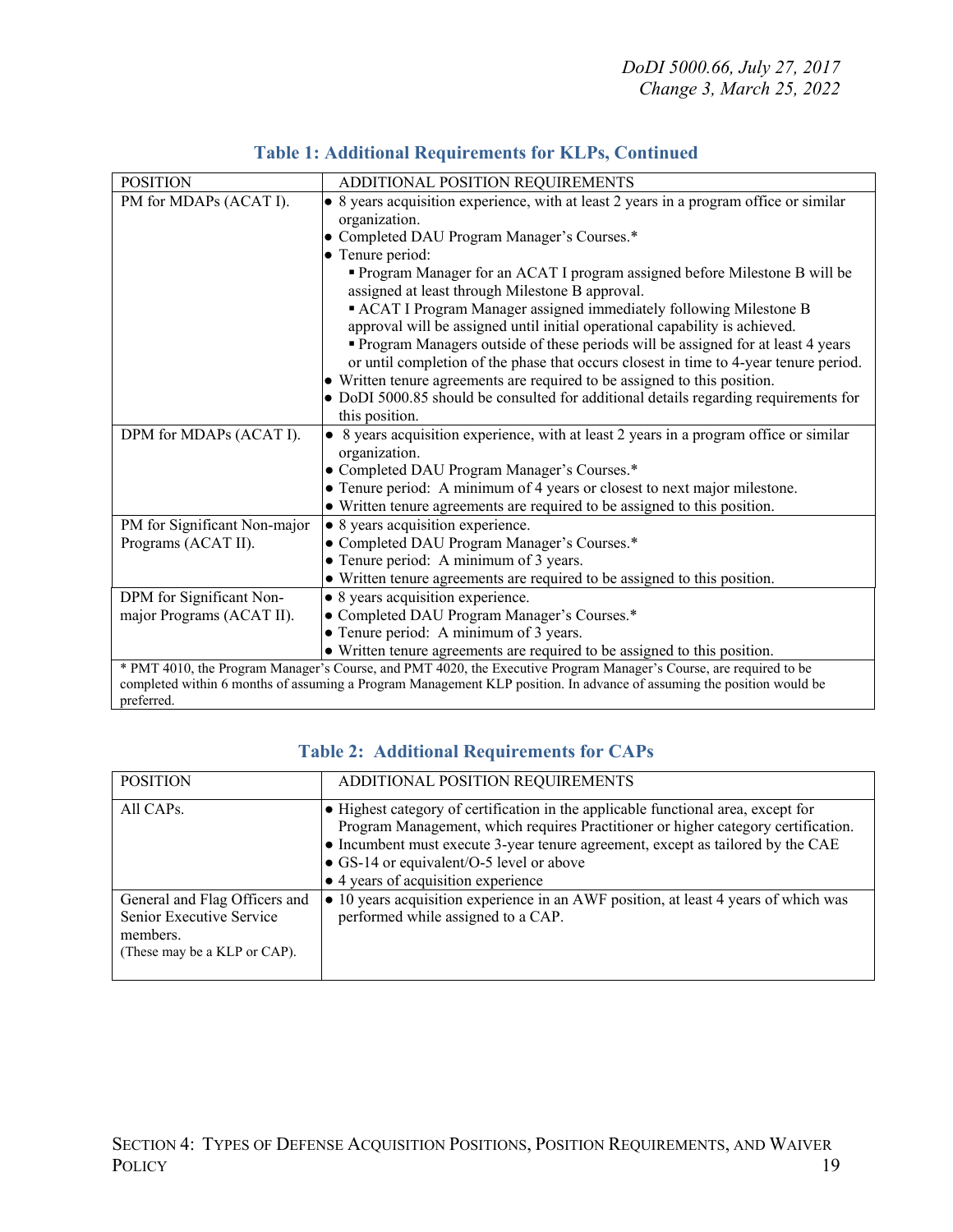#### **4.3. UNIQUE REQUIREMENTS FOR CONTRACTING POSITIONS.**

a. Table 3 specifies certain unique requirements that contracting positions must meet before assignment, in addition to certification standards and CL requirements applicable to all AWF positions.

| <b>POSITION</b>                                                        | UNIQUE POSITION REQUIREMENTS                                                                                                                                                                                                                                                                                                                                                                          |
|------------------------------------------------------------------------|-------------------------------------------------------------------------------------------------------------------------------------------------------------------------------------------------------------------------------------------------------------------------------------------------------------------------------------------------------------------------------------------------------|
| Contracting professionals<br>(civilian occupational series             | • A baccalaureate degree from an accredited academic institution.                                                                                                                                                                                                                                                                                                                                     |
| 1102 positions), military<br>equivalent positions, and                 | This requirement does not apply* to a DoD civilian employee or Service<br>member who:                                                                                                                                                                                                                                                                                                                 |
| members of the Contingency<br>Contracting Force (CCF).                 | Served as a contracting officer with authority to award or administer<br>contracts in excess of the Simplified Acquisition Threshold on or before<br>September 30, 2000.                                                                                                                                                                                                                              |
|                                                                        | Served in an 1102 position or as a Service member in a similar<br>occupational specialty on or before September 30, 2000.                                                                                                                                                                                                                                                                             |
|                                                                        | Is an enlisted member of the CCF. This exemption only applies to CCF<br>members in their current or future CCF positions. The baccalaureate<br>degree exemption does not apply to current CCF members seeking<br>employment within DoD as an 1102.                                                                                                                                                    |
|                                                                        | *This exception does not apply to new hires into an 1102 position.                                                                                                                                                                                                                                                                                                                                    |
| Contracting professionals who                                          | • Complete all contracting courses required for the contracting functional area.                                                                                                                                                                                                                                                                                                                      |
| award or administer contracts                                          | • 2 years of experience in a contracting position.                                                                                                                                                                                                                                                                                                                                                    |
| above the Simplified                                                   | · 1102 education requirements for a degree.                                                                                                                                                                                                                                                                                                                                                           |
| <b>Acquisition Threshold</b>                                           | • Any additional requirements established, based on the dollar value and                                                                                                                                                                                                                                                                                                                              |
| (see Note 1).                                                          | complexity of the contracts awarded or administered in the position.<br>• Exceptions to education requirements: same as those for Civilian 1102 (and                                                                                                                                                                                                                                                  |
|                                                                        | equivalent military positions).                                                                                                                                                                                                                                                                                                                                                                       |
|                                                                        |                                                                                                                                                                                                                                                                                                                                                                                                       |
|                                                                        |                                                                                                                                                                                                                                                                                                                                                                                                       |
| Senior Contracting Official.                                           | • 1102 education requirements for a degree.                                                                                                                                                                                                                                                                                                                                                           |
| (This is a KLP.)                                                       | • 4 years of experience in contracting.                                                                                                                                                                                                                                                                                                                                                               |
|                                                                        | • Tenure period: Milestone closest to 3 years, or as tailored by CAE based on                                                                                                                                                                                                                                                                                                                         |
|                                                                        | unique program requirements.                                                                                                                                                                                                                                                                                                                                                                          |
| contingency contracting, and Government purchase card, as appropriate. | Note 1: Each of the Military Departments will establish a minimum amount of experience or training required for each CCF member before<br>a deployment. The minimum training should include training in Government contracting principles, simplified acquisition procedures,                                                                                                                         |
|                                                                        | Note 2: Each of the Military Departments will establish minimum training and experience requirements for CCF members before issuing<br>them a warrant at or below the SAT. CCF members appointed as contracting officers with authority to award or administer contracts above<br>the SAT will meet the qualification requirements identified in this section for contracting officers above the SAT. |

#### **Table 3: Contracting Position-specific Requirements**

b. DoD Components may establish a Contracting Professional Development Program, as authorized pursuant to Subsection 1724(e) of Title 10, U.S.C., and accept individuals into civil service positions in the program for a probationary period of up to 3 years in order to complete the statutory educational requirements specified in Subsection 1724 (a)(3) of Title 10, U.S.C.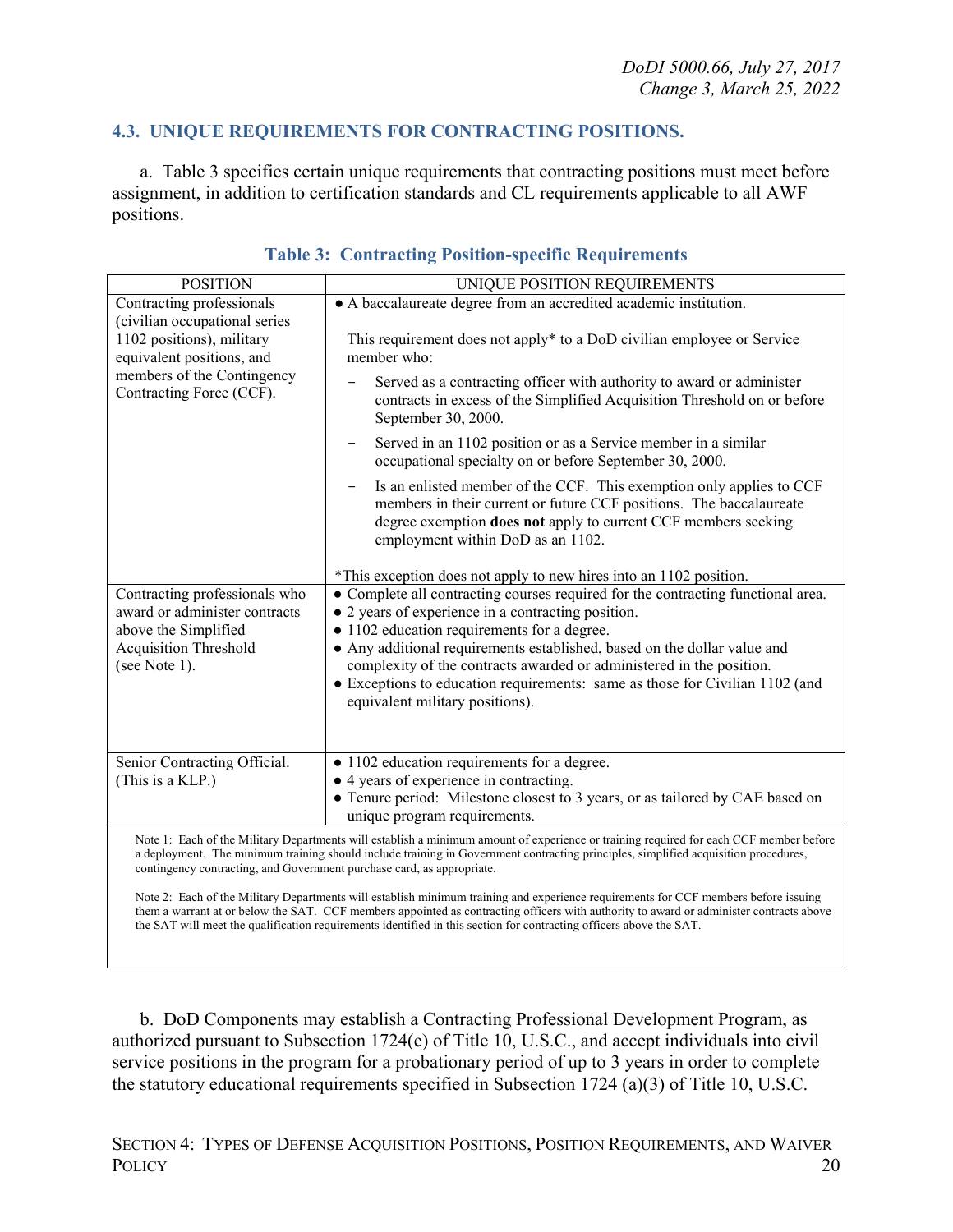#### <span id="page-20-0"></span>**4.4. POSITION AND TENURE WAIVERS.**

<span id="page-20-1"></span>**a. Position Waivers.** A position waiver permits the incumbent of a coded AWF position who has not met the qualification requirements of the position within the prescribed timeframes, as outlined in Paragraphs 4.4.a.(2) of this issuance, to remain in the position for a prescribed period of time. Neither the position qualifications themselves nor the components of the qualification requirement (e.g., components of a certification) may be waived or altered when assigning an employee to an AWF position or to permit the employee to remain in the position.

(1) All waivers for KLPs must be by exception only.

(2) CAEs will consider and approve all position waivers on a case-by-case basis. CAEs may delegate this authority to the DACM or DATM or appropriate senior-level official within the command, except for the following positions:

(a) PEOs and DPEOs.

- (b) PMs of ACAT I and II programs.
- (c) DPMs of ACAT I programs.

(3) The statutory education requirements may be waived for contracting positions for current DoD employees or members of the Armed Forces if the CAE determines that the individual possesses significant potential for advancement to levels of greater responsibility and authority, based on demonstrated job performance and qualifying experience. For any current DoD employee or Service member who has not occupied an 1102 or similar military occupational specialty, a waiver of qualification requirements must be approved prior to appointment to an 1102 position or similar military occupational specialty.

<span id="page-20-2"></span>**b. Tenure Waivers.** Tenure waivers permit the incumbent of a KLP or CAP to be reassigned or released from the position before completing the tenure obligation.

(1) CAPs (not in a KLP). The CAE will approve tenure waivers or delegate this authority to the appropriate senior-level official. A tenure waiver is required for CAPs except when promotion, reassignment to a commanding officer position, or mobilization occur.

(2) KLPs. The CAE will approve tenure waivers for the following KLP positions and may delegate this authority to the appropriate senior-level official for all other KLP positions:

(a) PEOs and DPEOs.

(b) PMs of ACAT I and II programs.

(c) DPMs of ACAT I.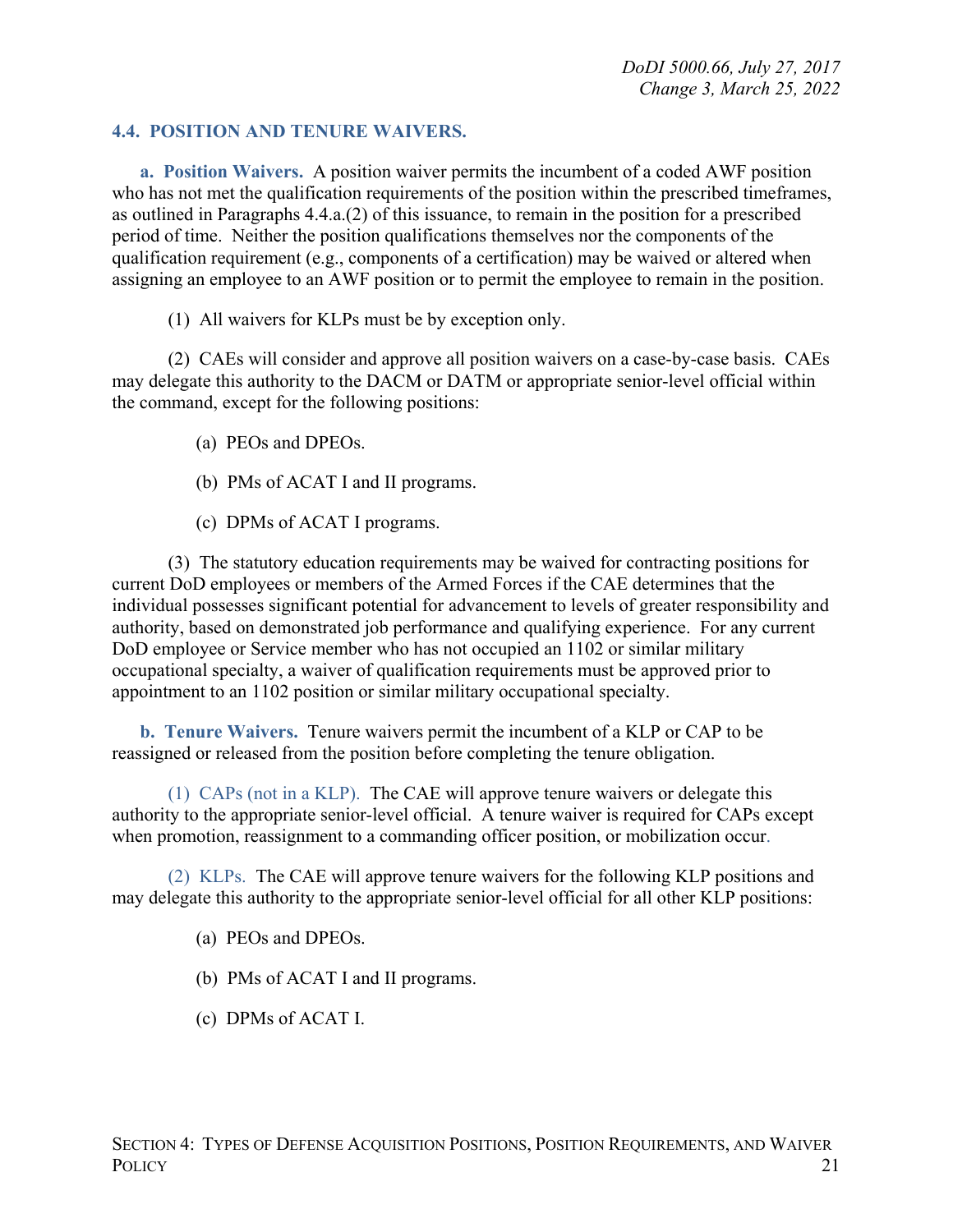## **SECTION 5: CERTIFICATION AND CL**

#### <span id="page-21-1"></span><span id="page-21-0"></span>**5.1. CERTIFICATION.**

a. Certification categories are based on their complexity, authority, and impact on defense acquisition programs, and not solely on a position's grade or rank. Certification categories applicable for each functional area are indicated in Table 4.

(1) Foundational. Foundational certification standards are reflective of fundamental competencies for the position. In addition to participating in education and training courses, individuals are expected to develop their required competencies through relevant on-the-job experience, including rotational assignments.

(2) Practitioner. Competencies at the practitioner category emphasize functional specialization. Individuals at this category are expected to have and apply journeyman level acquisition-related skills. Broadening experiences provide the competencies and skills necessary to assume positions of greater responsibility. This may involve multi-functional experience and development.

(3) Advanced. This category is typically assigned to positions located in DoD Components' organizations with a primary acquisition mission and where the duties require a high level of acquisition knowledge and skills.

| Functional Area                                                                             | Foundational                            | Practitioner | Advanced |
|---------------------------------------------------------------------------------------------|-----------------------------------------|--------------|----------|
| <b>Auditing</b>                                                                             |                                         | X            | X        |
| Business – Financial                                                                        |                                         | X            | X        |
| Management and Cost                                                                         |                                         |              |          |
| Estimating                                                                                  |                                         |              |          |
| Contracting                                                                                 | Contracting Professional Certification* |              |          |
| Engineering & Technical                                                                     | X                                       | X            |          |
| Management                                                                                  |                                         |              |          |
| Life Cycle Logistics                                                                        | X                                       |              | Χ        |
| Program Management                                                                          |                                         | X            | X        |
| Test & Evaluation                                                                           | X                                       | X            |          |
| *Note 1: For the purposes of Paragraph 5.1.e., contracting grace period is three (3) years. |                                         |              |          |

**Table 4: Functional Area Certification Categories**

b. The SWG may approve other acquisition functional areas, consistent with Section 1721 of Title 10, U.S.C.

c. Proposed certification standards will be communicated through the WLT, issued by FALs, and published by DAU. The DoD Components will not modify or augment the standards, which apply uniformly across DoD.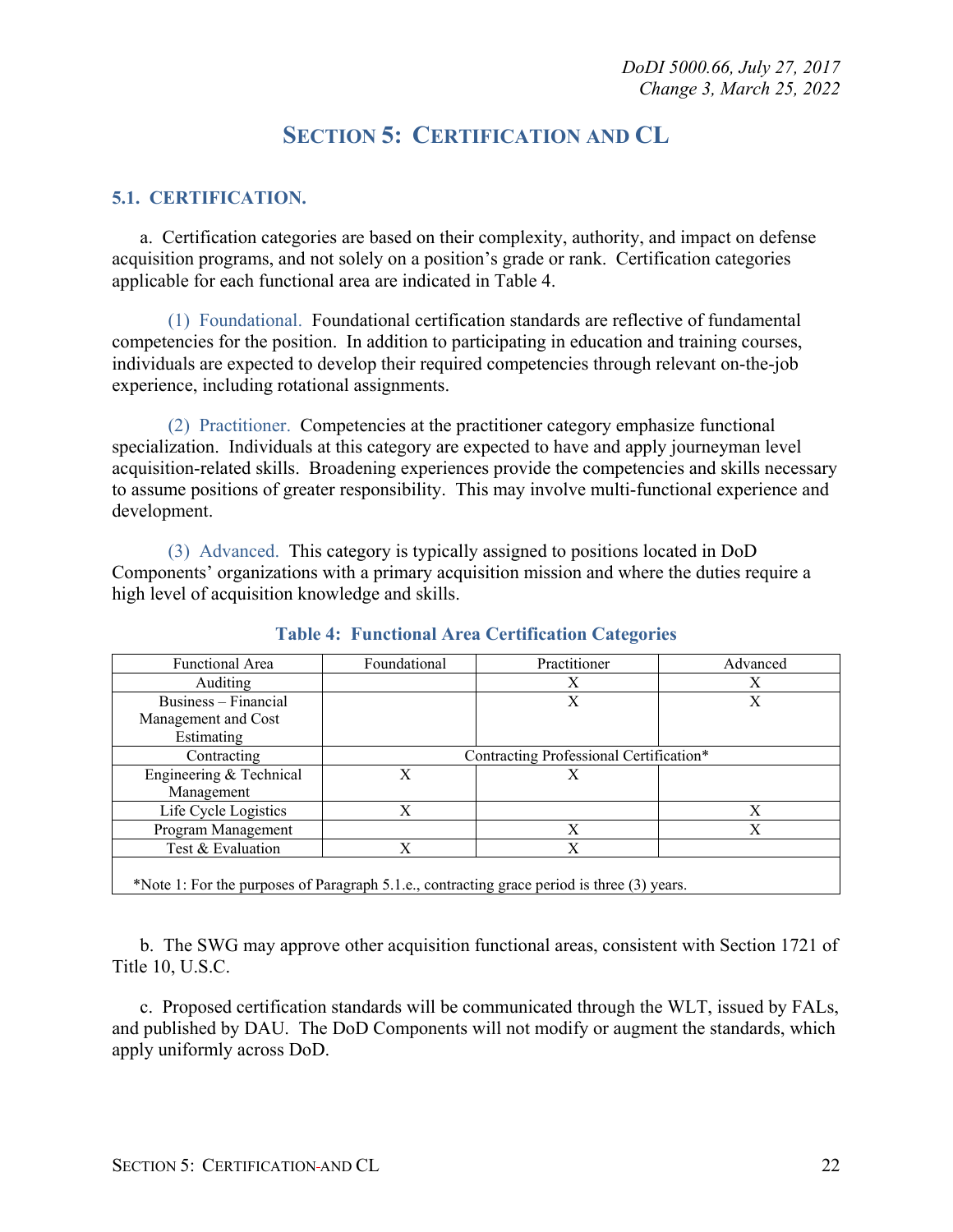d. Certification is required for military and civilian DoD employees assigned to an AWF position. The position category (e.g., functional area) and category of the position to which the employee is assigned determine the employee's certification requirements. Certification in other functional areas is permissible*,* once primary certification is attained.

e. DoD employees who are not in AWF positions or career tracks and non-DoD employees are not eligible for certification.

f. All personnel filling AWF positions, except KLPs, have a grace period to meet certification required by the functional area certification category of the position. Individuals assigned to KLPs must meet certification requirements of the KLP at the time of assignment. Certification standards cannot be waived and an individual cannot be certified through a waiver.

(1) The grace period for the foundational certification category is 3 years.

(2) The grace period for the practitioner certification category is 5 years.

(3) The grace period for the advanced certification category is 4 years*.*

g. Reciprocity exists among all DoD Components with respect to acquisition functional area certifications, as long as each certification is appropriately awarded.

h. The DAU iCatalog lists predecessor courses at iCatalog (www.dau.edu)*.* AWF members may use those courses that have not expired as substitutes to meet current certification training standards and DAU course prerequisites.

i. Course fulfillment provides a means for AWF members to receive credit for DAU courses for which they demonstrate competency through an assessment of their previous work experience, education, training, or any combination thereof.

(1) Fulfillment is only available to persons serving in acquisition positions.

(2) There is no fulfillment available for DAU CL modules; they must be completed as required.

j. Certifications issued by Federal, non-DoD organizations (e.g., the Federal Acquisition Certifications) or the Department of Homeland Security are not accepted within DoD. However, DoD Components may consider these Federal, non-DoD certifications in exercising the fulfillment process toward meeting the certification requirements of Chapter 87 of Title 10, U.S.C. Completed DAU or equivalent coursework may be transferable and applied toward the functional or acquisition training standards for an AWF member's DoD Acquisition functional area certification.

k. AWF members accomplish certification renewal (i.e., recertification) through meeting CL requirements, in accordance with Paragraph 5.2. of this issuance.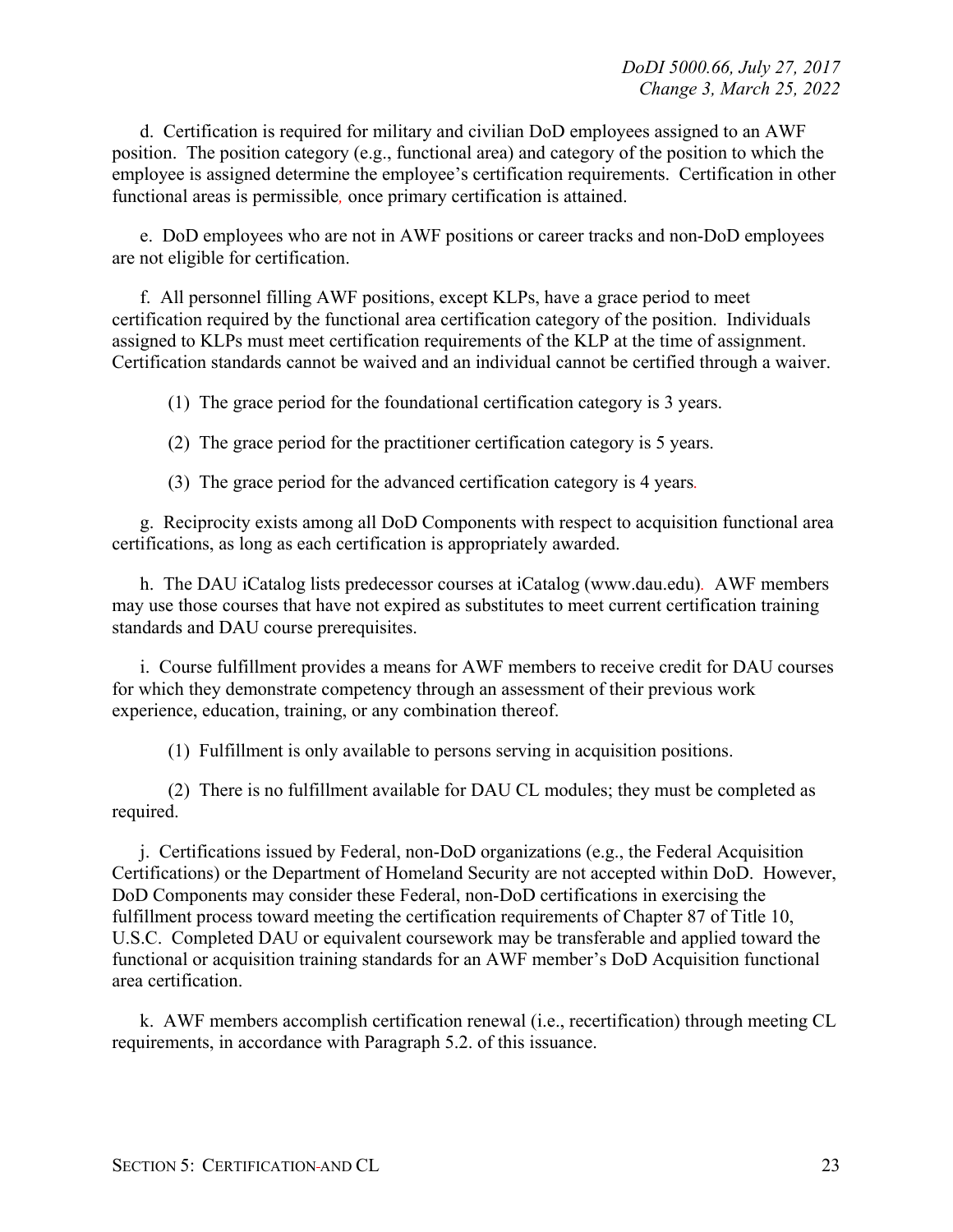<span id="page-23-0"></span>**5.2. CL .** All AWF members must engage in at least 80 hours of CL every 2 years (with a goal of engaging in 40 hours annually), commencing from the time the member enters an AWF position throughout his or her continuous tenure in the AWF. Each Military Department or DoD Component will determine and implement the 2-year CL cycle. CL plans should be consistent with any applicable FAL and DoD Component guidance, including guidance pertaining to the use of DAU Credentials.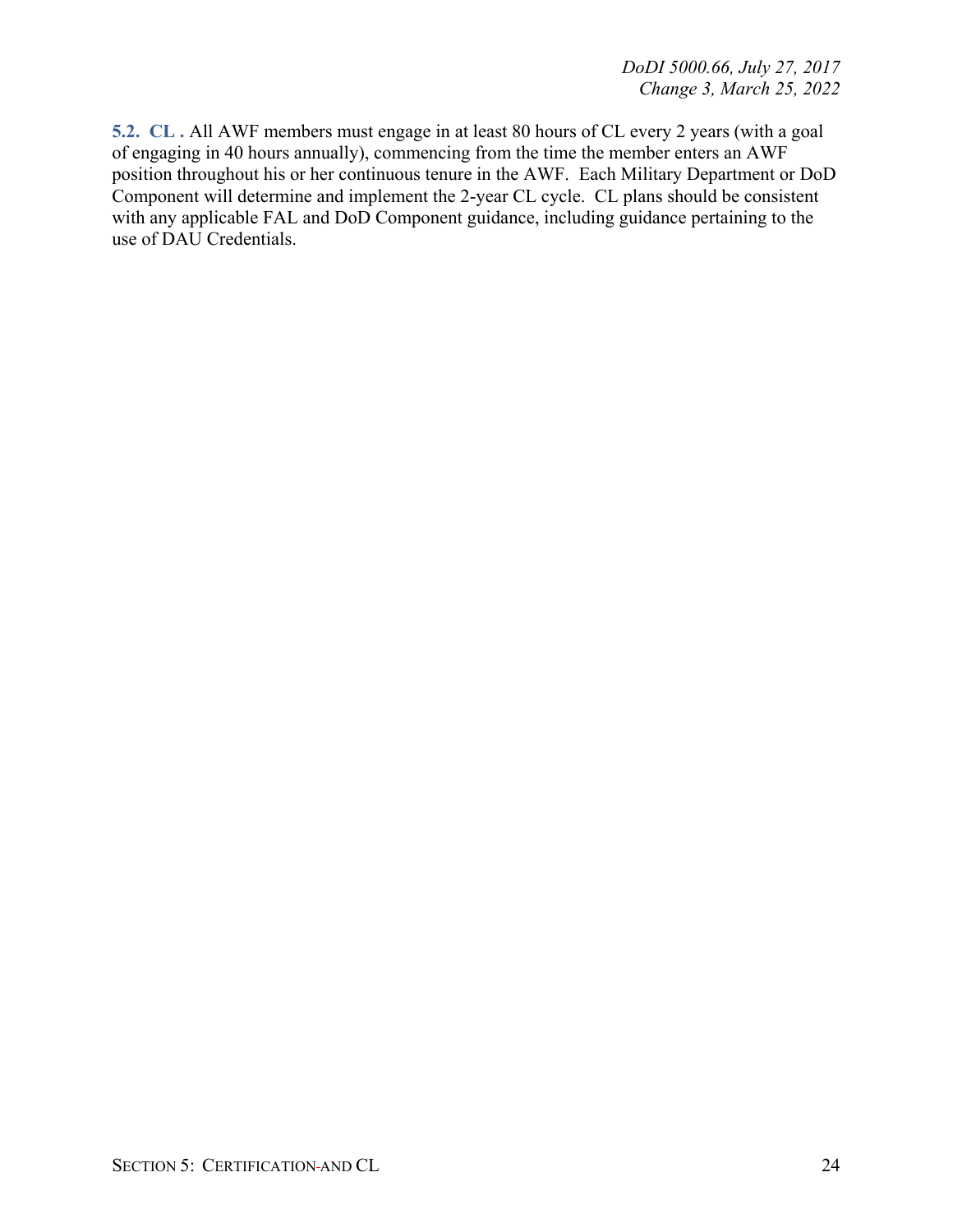### **SECTION 6: MANAGEMENT AND OVERSIGHT**

#### <span id="page-24-1"></span><span id="page-24-0"></span>**6.1. DEFENSE AWF SWG.**

<span id="page-24-2"></span>**a. Function.** The SWG:

(1) Provides strategic direction for, and oversees execution of, the AWF Program.

(2) Ensures that funds allocated to the AWF Program are aligned with DoD Acquisition Workforce Strategic Plan, available at https://www.hci.mil/policy.html.

(3) Meets at the call of the Chair.

<span id="page-24-3"></span>**b. Membership.** The SWG principal members include:

- (1) USD(A&S) (SWG chair).
- (2) Director, HCI (SWG executive secretary).
- (3) USD(R&E).
- (4) Director, Cost Assessment Program and Evaluation.
- (5) SAEs of the Military Departments.
- (6)Director, DCAA.
- (7) President, DAU.
- (8) Others, as the USD(A&S) considers appropriate.

#### <span id="page-24-4"></span>**6.2. DEFENSE AWF WLT.**

<span id="page-24-5"></span>**a. Function.** The WLT supports the SWG in execution of its responsibilities and serves as a primary forum for reviewing elements of the AWF program to integrate enterprise requirements and align supporting initiatives with strategic workforce goals and resources. Additionally, the WLT*:*

(1) Provides assistance, oversight, and review of the AWF Program to the SWG to integrate enterprise initiatives and cross-functional issues and advise on workforce matters.

(2) Communicates functional area certification changes before implementation.

(3) Meets every other month or at the call of the Chair.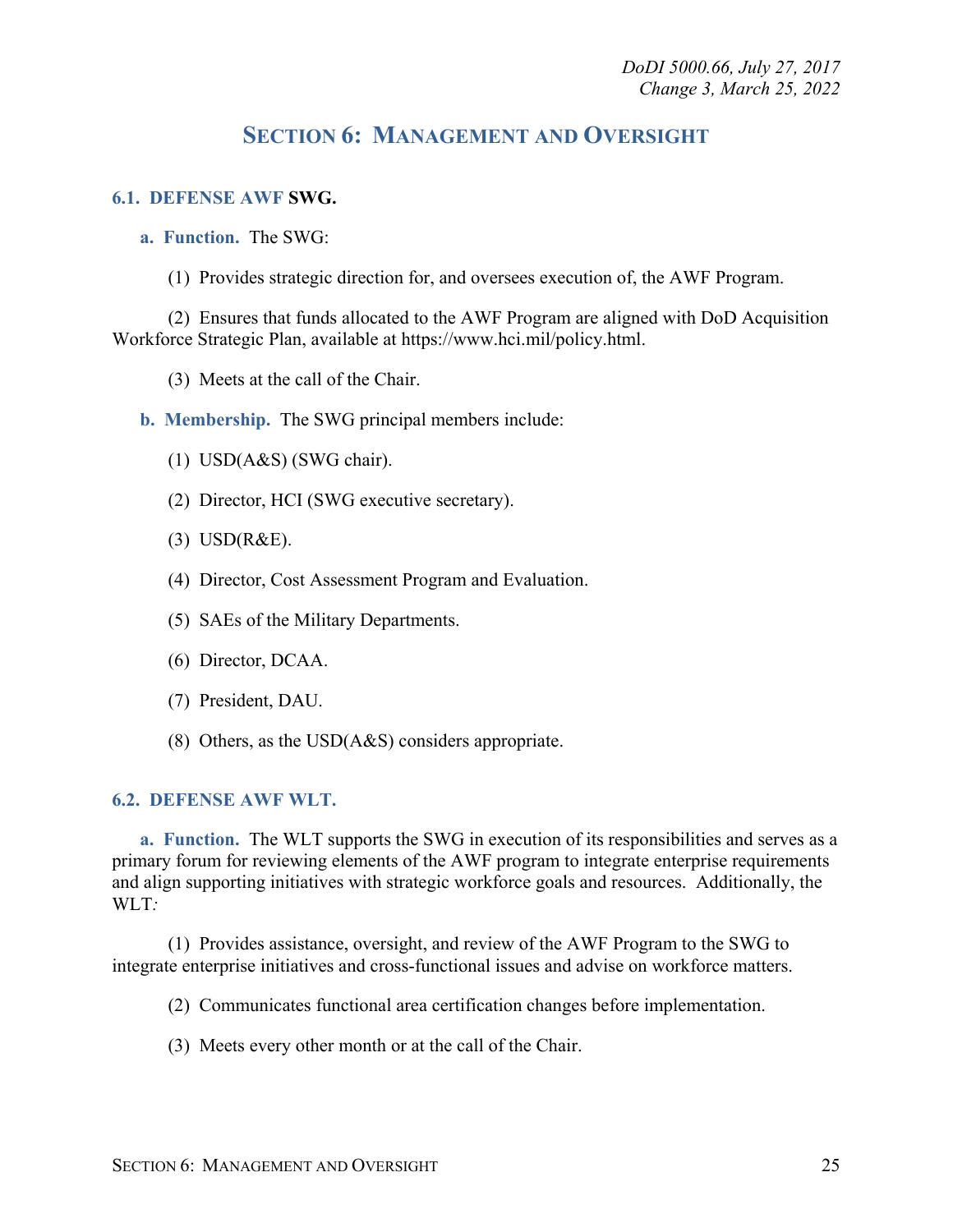#### <span id="page-25-0"></span>**b. Membership.**

- (1) The principal members include:
	- (a) Director, HCI (Executive Secretary).
	- (b) Deputy USD(A&S) (WLT Chair).
	- $(c)$  ASD $(A)$ .
	- (d) Assistant Secretary of Defense for Sustainment (Office of the USD(A&S)).
	- (e) Deputy Director of Engineering (Office of the USD(R&E)).
	- (f) Director, Defense Pricing and Contracting (DPC).
	- (g) Deputy Director, Cost Assessment and Program Evaluation.
	- (h) Principal Deputies to the SAEs.
	- (i) President, DAU.
	- (j) Director, DCAA.

(2) The Chair may designate additional members from the Defense Agencies and DoD Field Activities, as required.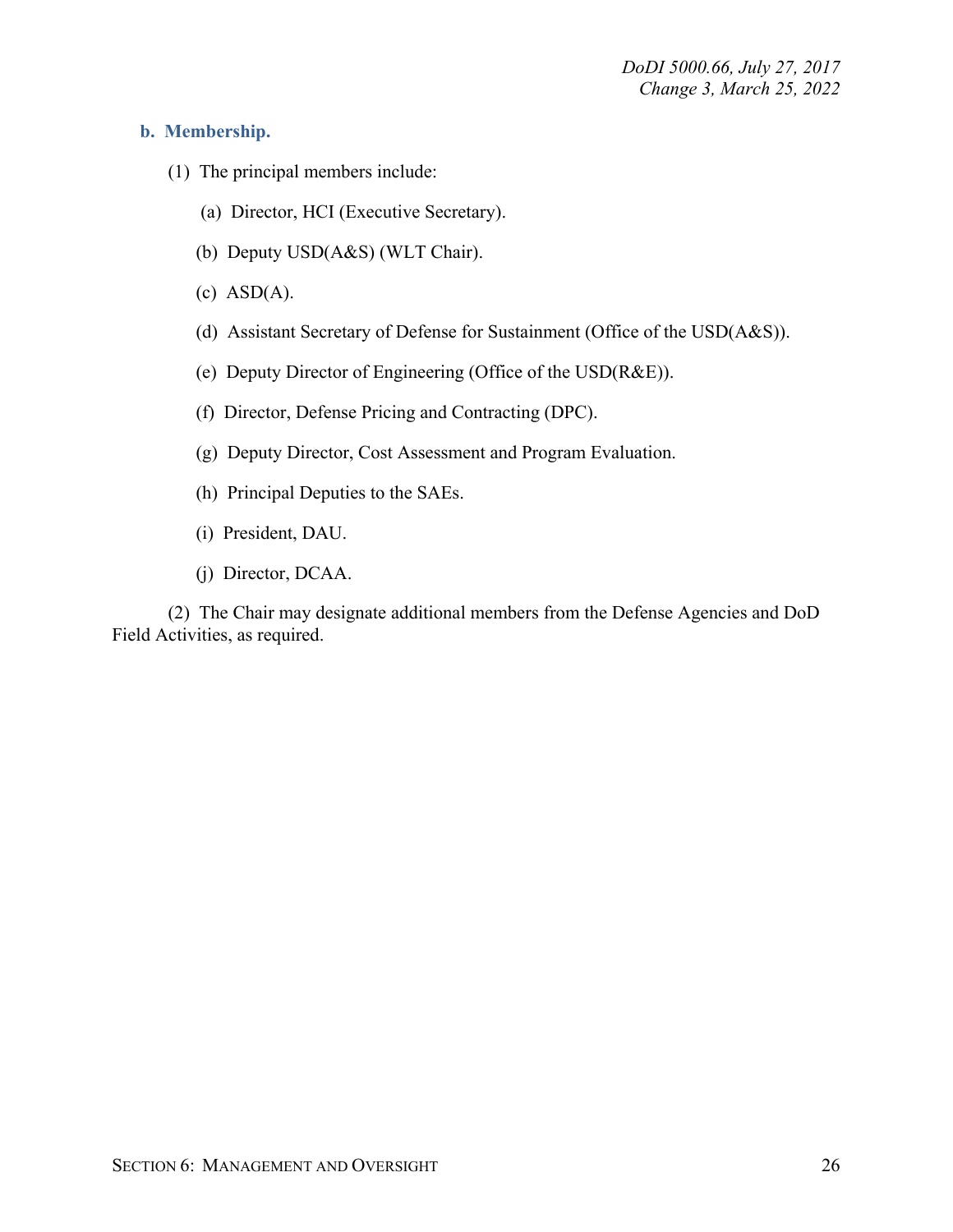## **GLOSSARY**

#### <span id="page-26-1"></span><span id="page-26-0"></span>**G.1. ACRONYMS.**

| <b>ACAT</b>  | acquisition category                                              |
|--------------|-------------------------------------------------------------------|
| AcqDemo      | DoD Civilian Acquisition Workforce Personnel Demonstration        |
|              | Project                                                           |
| ASD(A)       | Assistant Secretary of Defense for Acquisition                    |
| <b>AWF</b>   | acquisition workforce                                             |
|              |                                                                   |
| <b>CAE</b>   | <b>Component Acquisition Executive</b>                            |
| CAP          | critical acquisition position                                     |
| <b>CCF</b>   | <b>Contingency Contracting Force</b>                              |
| CL           | continuous learning                                               |
|              |                                                                   |
| <b>DACM</b>  | Director, Acquisition Career Management                           |
| <b>DATM</b>  | Director of Acquisition Talent Management                         |
| <b>DAU</b>   | Defense Acquisition University                                    |
| <b>DAWDA</b> | Defense Acquisition Workforce Development Account                 |
|              |                                                                   |
| <b>DCAA</b>  | Defense Contract Audit Agency                                     |
| DoDI         | DoD instruction                                                   |
| <b>DPEO</b>  | Deputy Program Executive Officer                                  |
| <b>DPM</b>   | Deputy Program Manager                                            |
|              |                                                                   |
| FAL          | functional area leader                                            |
| <b>FY</b>    | fiscal year                                                       |
| <b>HCI</b>   | Human Capital Initiatives                                         |
|              |                                                                   |
| IG DoD       | Inspector General of the Department of Defense                    |
|              |                                                                   |
| <b>KLP</b>   | key leadership position                                           |
|              |                                                                   |
| <b>MDAP</b>  | Major Defense Acquisition Program                                 |
| <b>PEO</b>   | Program Executive Officer                                         |
| PM           | Program Manager                                                   |
| <b>SAE</b>   | Service Acquisition Executive                                     |
| <b>SWG</b>   |                                                                   |
|              | Senior Workforce Group                                            |
| U.S.C.       | <b>United States Code</b>                                         |
| USD(A&S)     | Under Secretary of Defense for Acquisition and Sustainment        |
| USD(C)/CFO   | Under Secretary of Defense (Comptroller)/Chief Financial Officer, |
|              | Department of Defense                                             |
| $USD(P\&R)$  | Under Secretary of Defense for Personnel and Readiness            |
|              |                                                                   |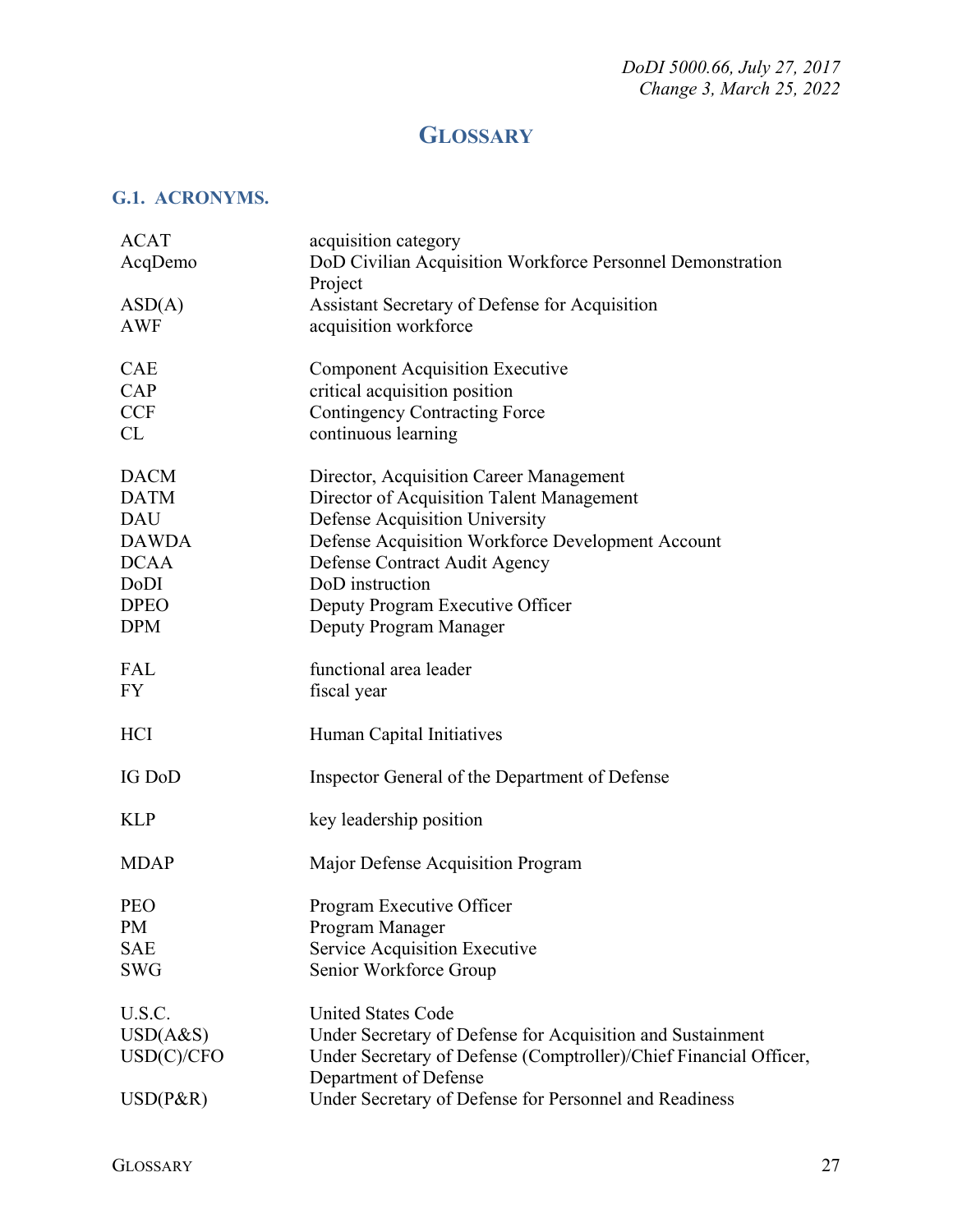## USD(R&E) Under Secretary of Defense for Research and Engineering

#### <span id="page-27-0"></span>WLT Workforce Leadership Team

**G.2. DEFINITIONS.** These terms and their definitions are for the purposes of this issuance.

**ACAT.** All defense acquisition programs are designated by an ACAT (i.e., ACAT I through III) and type (e.g., MDAP or Major System). Further description is provided in DoDI 5000.02T.

**AcqDemo.** A project designed to allow DoD greater managerial control over personnel processes and functions as an alternative to constraints identified in the General Schedule system; better align individual efforts with mission goals; enhance supervisor-employee communication results from scheduled and unscheduled feedback; retain, recognize, and reward employees for their contribution to the mission; and support employees' personal and professional growth through flexibilities created to enhance their quality and professionalism.

**CAE.** The individual within the DoD Component who is responsible for all acquisition functions. Within the Military Departments (Army, Navy, and Air Force), the CAE is called the SAE.

**CAP.** A subset of Defense AWF positions specifically designated by the CAEs in accordance with Chapter 87 of Title 10, U.S.C., and this issuance. CAPs are AWF positions that have significant supervisory, managerial, or lead acquisition responsibilities.

**certification.** The professional credentialing process through which a DoD Component determines that an employee meets the education, training, and experience standards required for the appropriate category in any acquisition functional area.

**chief learning officer.** The person who formulates strategies for training, learning and development, and disseminating knowledge and information through technology. The President, DAU, serves as the chief learning officer for the DoD acquisition community.

**competency.** A measurable pattern of knowledge, skills, abilities, behaviors, and other characteristics that an individual needs to perform work roles or occupational functions successfully. Competencies are used to develop acquisition training and education standards.

**contracting officer.** A person with the authority to enter into, administer, and terminate contracts and make related determinations and findings.

**DAWDA.** A fund established by Public Law 110-181, also known as the "National Defense" Authorization Act for Fiscal Year 2008," to provide funds, in addition to other available funds, for the recruitment, training, development, and retention of acquisition personnel of DoD. The purpose of the DAWDA is to ensure that the Defense AWF has the capacity, in both personnel and skills, to properly perform its mission, provide appropriate oversight of contractor performance, and ensure that DoD receives the best value for the expenditure of public resources.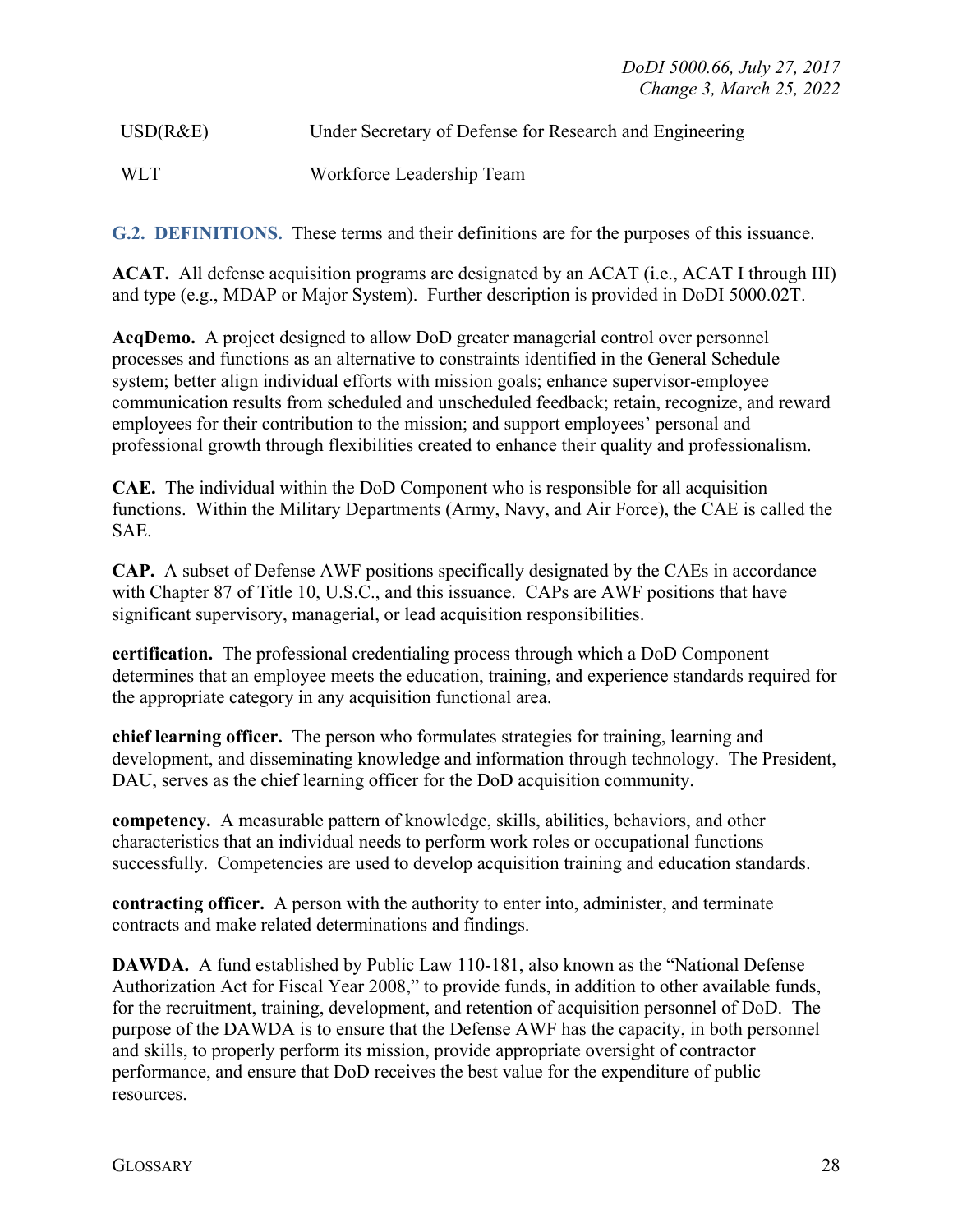**Defense acquisition credential.** A documented indicator of an individual's knowledge, skills, and abilities to perform an acquisition-related function. The credential is obtained through experience, training, and other means of learning and assessment. Credentials are designed to support in-depth, specific training needs of a defense acquisition functional area or crossfunctional training needs for several functional areas.

**Defense acquisition knowledge area.** An acquisition-related function designated by the Defense Acquisition WLT as a DoD-level high priority for meeting defense acquisition mission requirements. Knowledge areas will be cross-functional in nature, and will often address emerging and rapidly changing acquisition subjects.

**Defense acquisition positions.** In accordance with Section 4 of this issuance, civilian and military positions in DoD that are coded acquisition positions and include acquisition functions, as defined in Chapter 87 of Title 10, U.S.C., as the predominant (greater than 50 percent) duty in a specific functional area. They do not include wage grade and clerical, foreign national, nonappropriated fund, or political appointee positions. Also referred to as "Defense Acquisition Positions," "Defense AWF positions," and "AWF positions."

**Defense AWF.** A group comprised of those persons who occupy defense AWF positions. Also referred to as "Defense Acquisition Workforce."

**Defense AWF Education, Training, Experience, and Career Development Program.** Includes the structure, resources, policies, and procedures that enable the AWF to achieve the competencies necessary to perform the duties and responsibilities required by defense acquisition positions and to promote integrated AWF management.

**FAL.** A senior DoD official, designated by the USD(A&S), who serves as the subject matter expert for a functional area and provides oversight and management of its career development and training requirements**.** 

**functional area.** One or more related occupations that are characterized by a common set of core acquisition and functional competencies. A functional area is a self-sustaining designation with defined or recognized career progression and certification requirements based on experience and training.

**Functional Integration Team.** An acquisition functional integrated team chaired by the FAL, or designee, to support the FAL in carrying out responsibilities, and identify functional stakeholder training requirements, certification standards, position category description, human capital strategic planning initiatives, and professional development.

**KLPs.** Defense Acquisition Positions with a significant level of responsibility and authority that are key to the success of a program or effort. These positions warrant special management attention and oversight for qualification and tenure requirements.

**MDAP.** An acquisition program that is designated by the USD(A&S) as an MDAP; or is estimated to require an eventual total expenditure for research, development, test, and evaluation,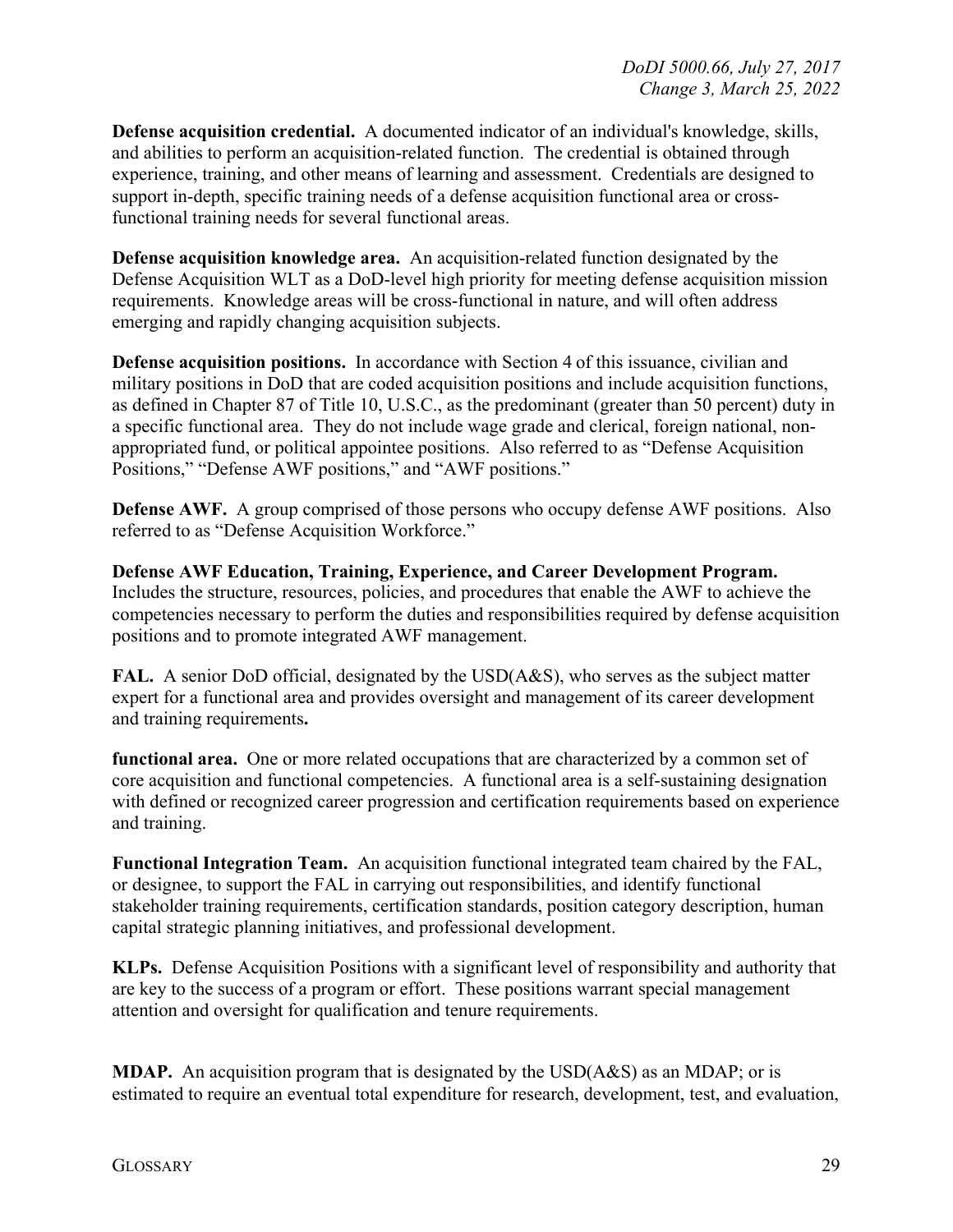including all planned increments, of more than \$480 million in FY 2014 constant dollars or, for procurement, including all planned increments, of more than \$2.79 billion in FY 2014 constant dollars.

**position category description.** A document that describes the typical duties, job titles, and occupational series for each DoD position category.

**position waiver.** Documentation that permits an AWF member to remain in a specific acquisition-designed position who does not or will not meet the position requirements within the established timeframes. A position waiver does not relieve the workforce member from the requirement nor is it transferrable to another position.

**SAE.** The individual within the Military Department who is responsible for all acquisition functions. The SAEs are the Assistant Secretary of the Army, Acquisition Logistics and Technology; the Assistant Secretary of the Navy for Research, Acquisition, and Development; and the Assistant Secretary of the Air Force for Acquisition.

**Senior Military Acquisition Advisor.** An officer who is appointed to serve as an advisor to, and provide senior-level acquisition expertise to, the SAE of that officer's military department in accordance with Section 1725 of Title 10, U.S.C., and be assigned as an adjunct professor at DAU.